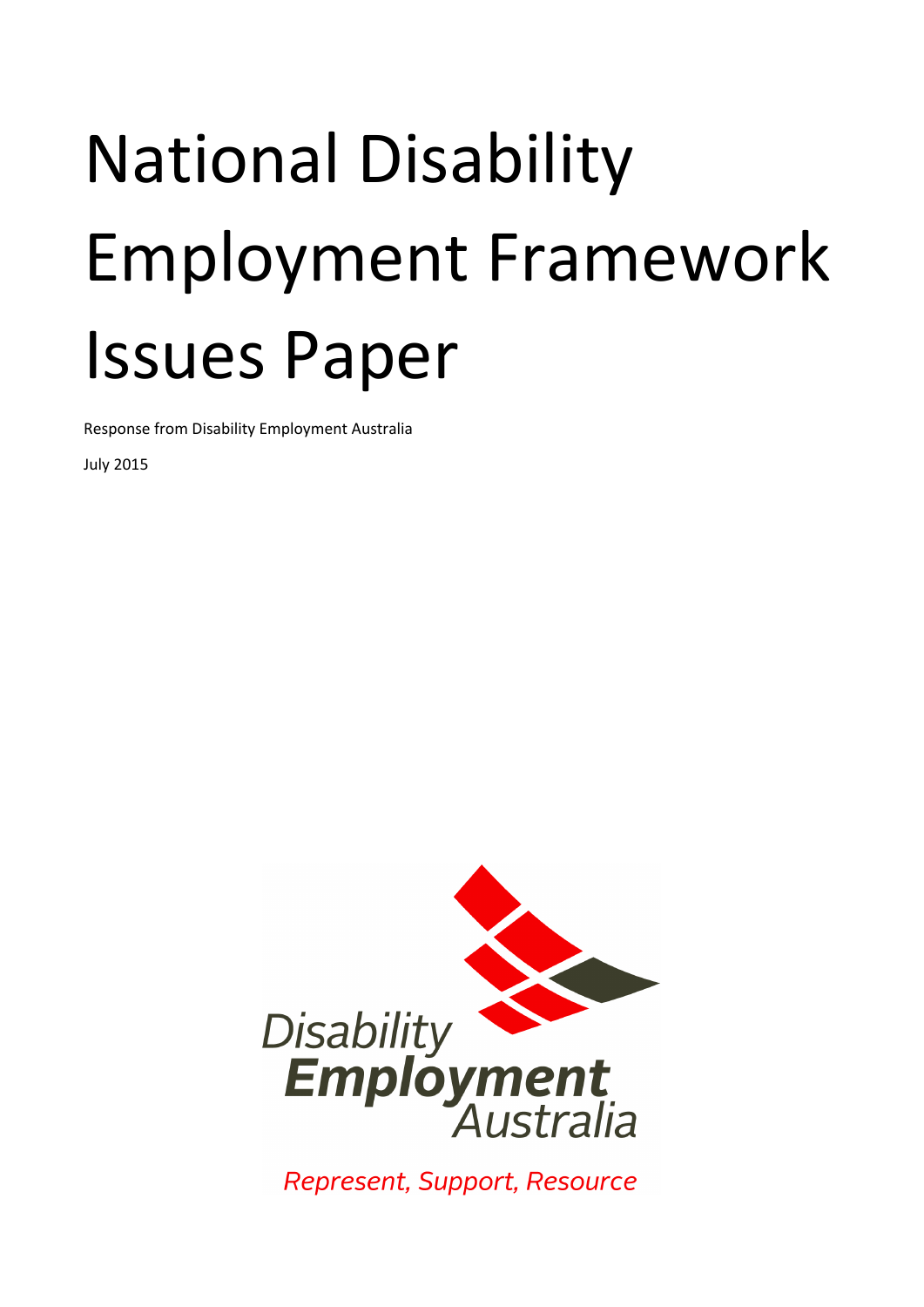

## Contents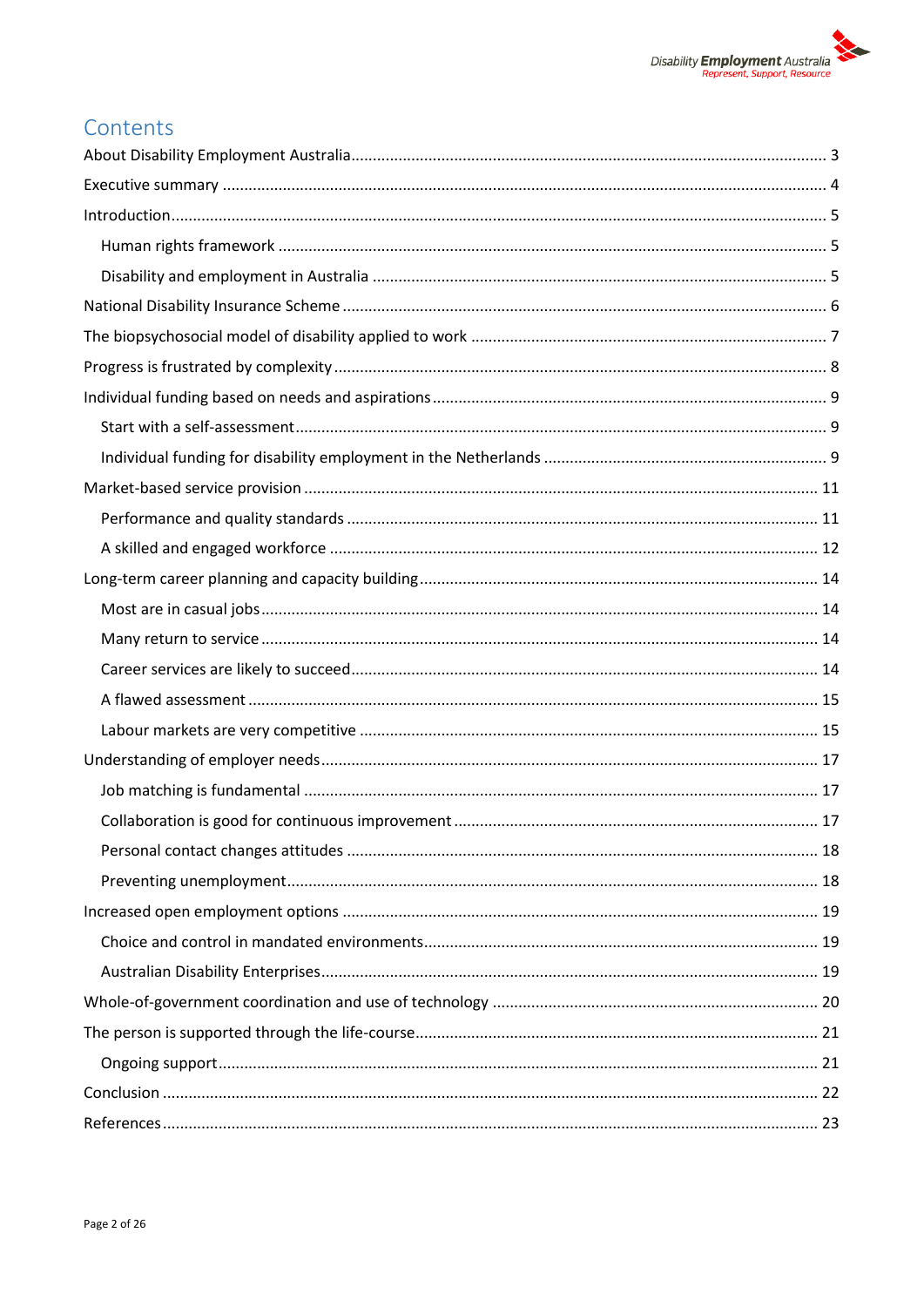

# <span id="page-2-0"></span>About Disability Employment Australia

Disability Employment Australia is the peak industry body for Australia's Disability Employment Services.

We are recognised internationally as the preeminent organisation representing, supporting and resourcing the disability employment sector throughout Australia.

As a membership organisation, we exist to represent the interests of Disability Employment Services at a national level to government and a range of other stakeholders, such as consumer and employer groups.

Disability Employment Australia supports the Australian Government to deliver high quality employment support to people with disability in Australia.

We have a unique responsibility to foster innovation and flexibility of service within the Disability Employment Services program.

We support our members to achieve best practice service provision in their role to find employment outcomes for people with disability.

We advise, advocate, train, inform and undertake events to strengthen and promote the sector.

We believe in the right of every member of society to be included fully in the community, and to have control over their own life choices. Participation in the open labour market is a crucial factor in recognising this goal.

We strive to inspire, challenge and celebrate the Disability Employment Services sector.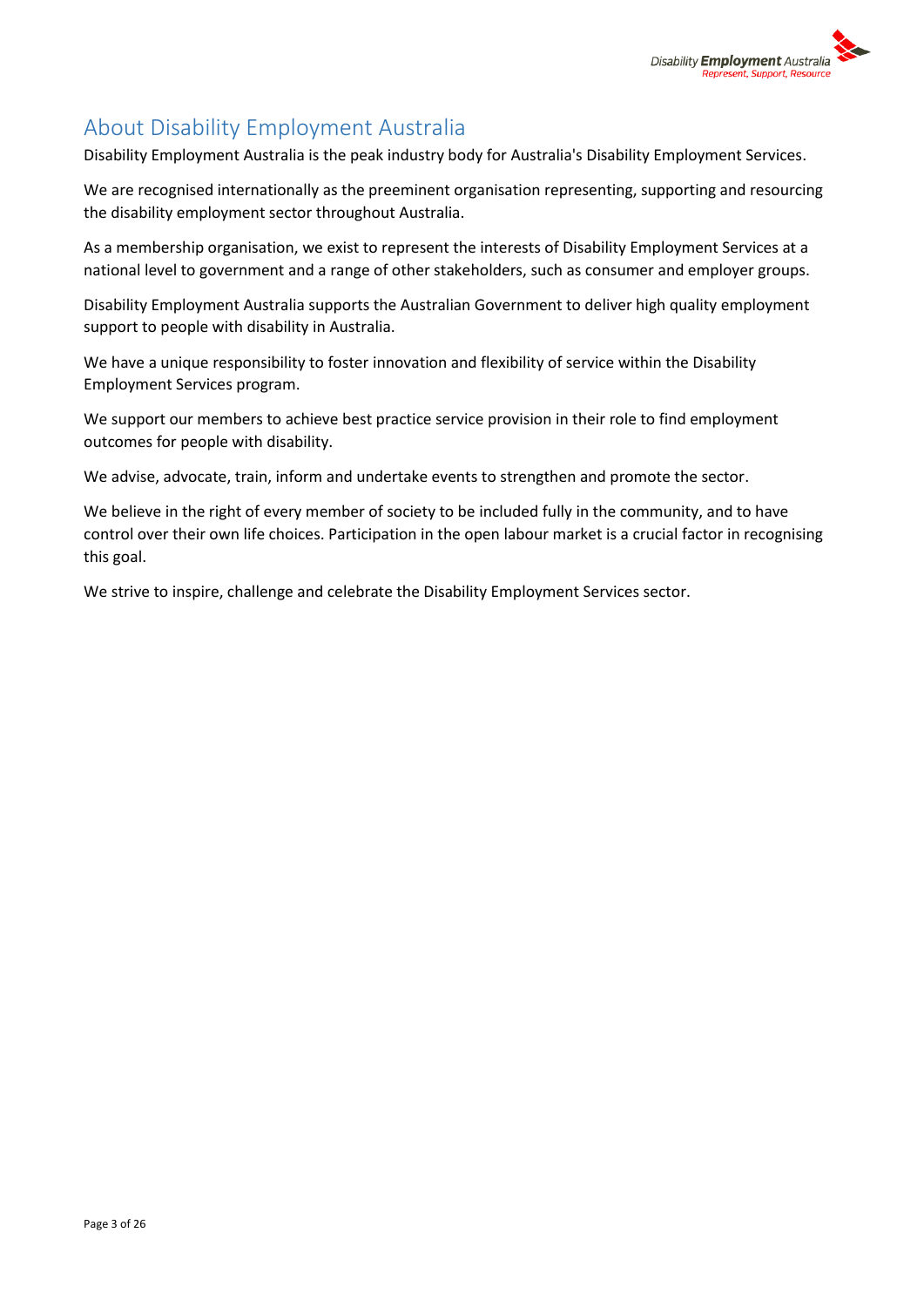

### <span id="page-3-0"></span>Executive summary

The Government is reviewing 'the current support system and developing a new National Disability Employment Framework'. Its aim is to 'improve what we are doing to lead to better employment outcomes for people with disability'. Disability Employment Australia supports the Government in this review and is committed to providing the best advice and ideas it can. Our ideas and advice are drawn from our membership base (approx. 80% of DES providers), strong relationships with employer and disability advocacy peaks, as well as other employment service peaks, and national and international evidence.

Our first piece of advice is: be wary of throwing the baby out with the bathwater. The DES programme has been in operation for over two decades. It has grown and matured substantially in that time. Many current providers have been in operations through that journey. They have developed best practice assistance models as well as operating with robust business governance.

The outcome rate of the DEN/DES programme is comparable to (and better) than other jurisdictions, with similar policy settings, around the world.

As argued in this submission, root problems associated with the current program stem, we believe, from systemic bureaucratic compliance and performance drivers. These drivers have redirected the programme's origins in a strengths-based approach responding to the *Disability Services Act 1986* and its corresponding service standards, into a labour market programme rewarding throughput. Providers are forced to place as much emphasis on managing a contract as they do supporting individuals into meaningful, sustainable employment. This review is an opportunity to refocus the programme's original intent, which aligns with the NDIS and the principles outlined in the Issues Paper.

This review will hopefully refresh the sector's drive and bring forth an infrastructure to build on the best of innovative and best practice supports for people with disability and employers. This review should also be mindful of the policies in other jurisdictions around the world to respect the rights of people with disability and increase workforce participation.

The Netherlands, for example, has introduced the Participation Act (2015) with an agreement between municipalities, unions and the government for substantial additional jobs created (20% of target created by government) for people with disability over next five years. This Act and agreement includes a proviso that in two years, if the creation of jobs is not on schedule, a quota or other formal requirements may be introduced.

In the USA the Workforce Innovation and Opportunity Act (WIOA) was passed into legislation last year. The Act includes, among other improvements for people with disability seeking employment, the requirement that an individual under the age of twenty-four first job placement cannot be in a job paying less than minimum wage and prohibits schools from contracting with sub-minimum wage providers.

The NDIS is Australia's most significant reform to disability supports in our history. That Government seeks to align NDIS principles with other disability supports (whether the support programs reside within the NDIS or not) is a very encouraging sign. Disability employment will benefit from that alignment. Disability Employment Australia will take an active role to ensure the National Disability Employment Framework improves on what is already an excellent programme.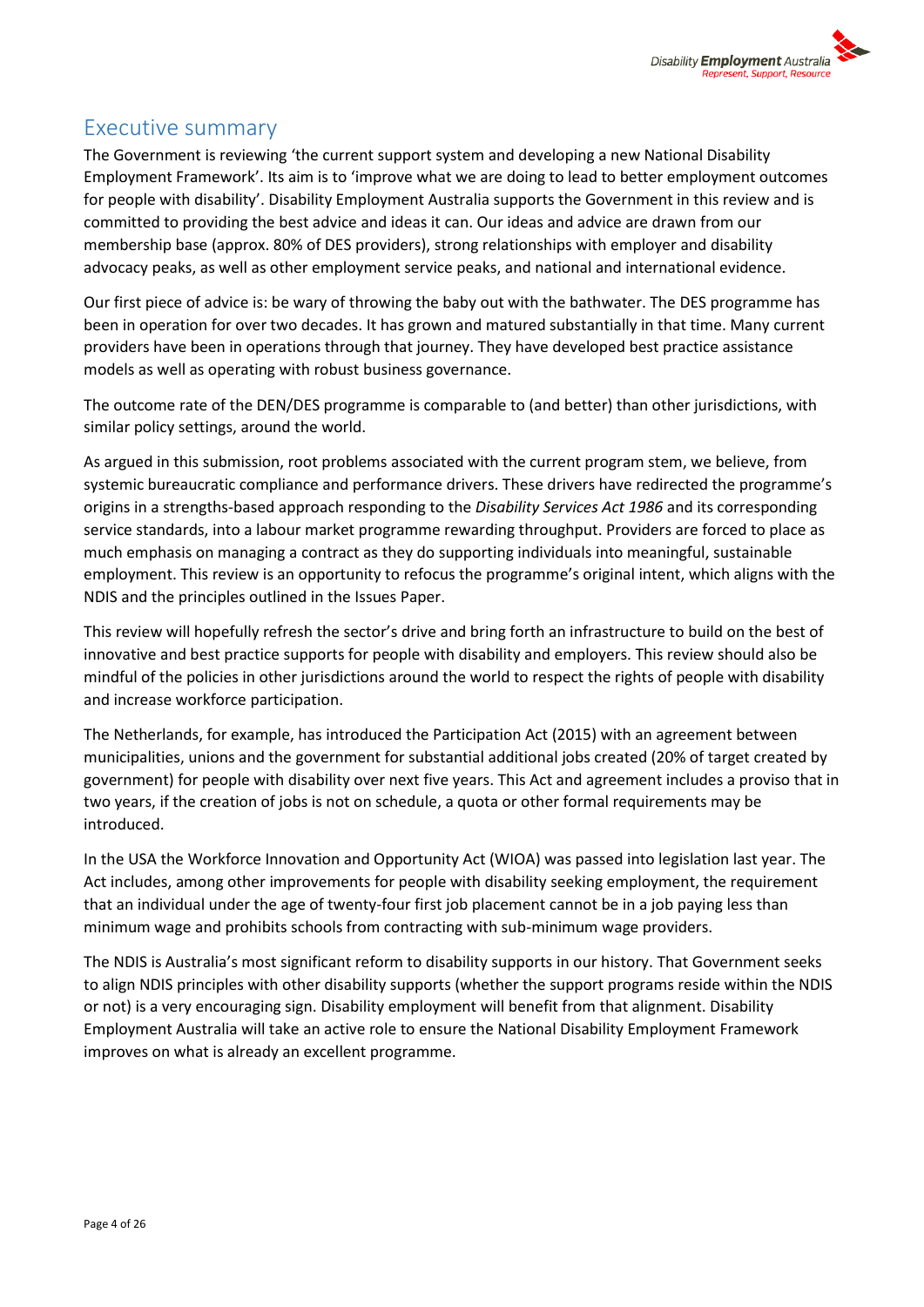## <span id="page-4-0"></span>Introduction

Disability Employment Australia (DEA) welcomes the opportunity to provide feedback on the Government's Disability Employment Issues Paper. To discuss its themes and directions, in May and June 2015, DEA hosted consultations attended by over one hundred people representing nearly fifty Disability Employment Services (DES) providers in Adelaide, Perth, Brisbane, Sydney and Melbourne. As a result, DEA confirms the sector accepts the need for reform, notes that the Issues Paper acknowledges core issues and broadly supports the principles for change.

In this response, we outline design directions that we believe will assist Government to realise the benefits of the principles for change outlined for a National Disability Employment Framework. In doing so, we address elements of the current system that should be retained and others that may work against those principles. We note the Issues Paper represents the first phase of consultations and look forward to providing a detailed response to the resultant Discussion Paper.

#### <span id="page-4-1"></span>Human rights framework

The *Disability Services Act 1986* provides 'a coordinated approach to assisting people with disability gain and maintain employment' [1]. Its particular focus on increasing service options, disability service standards accreditation for quality services and transitions from segregated settings are relevant to the future of disability employment.

In 2008 Australia ratified the United Nations Convention on the Rights of People with Disabilities (UNCRPD) – it emphasises the rights of people to have a say in how services are delivered. It stresses the need for states to take measures to improve the capacity of individuals to fully participate in society on an equal basis with others. Article 26, habilitation and rehabilitation<sup>i</sup> and Article 27, work and employment<sup>ii</sup> are relevant to any review of assistance [2].

The National Disability Strategy (NDS), 2010 – 2020 established by the Council of Australian Governments (COAG) to further the rights and inclusion of people with disability in Australian community and economic life points to [3]:

*A sustainable disability support system which is person-centred and self-directed, and which maximises opportunities for independence and participation in the economic, social and cultural life of the community.*

#### <span id="page-4-2"></span>Disability and employment in Australia

The right to work and the mechanisms to assist are well established. However, it is argued that Australia can improve its responses. For example, it ranks poorly in the OECD for workforce participation of people with disability [4].

Pathways to work for people with disability are complicated by a legacy of lower educational attainment, low skills development, negative stereotypes, negative stigma; a lack of disposable income, low expectations, fewer opportunities and an increasingly-skilled service-based labour market.

Problems associated with unemployment can be compounded for people with disability. A Melbourne University quantitative study in 2014 compared mental health and employment status of 2,379 people with disability and 11,417 without. The researchers concluded [5]:

*Unemployment and economic inactivity are associated with worse mental health than being in employment. Our results suggest that the magnitude of the effect sizes was greater among those with disabilities than among those without disabilities.*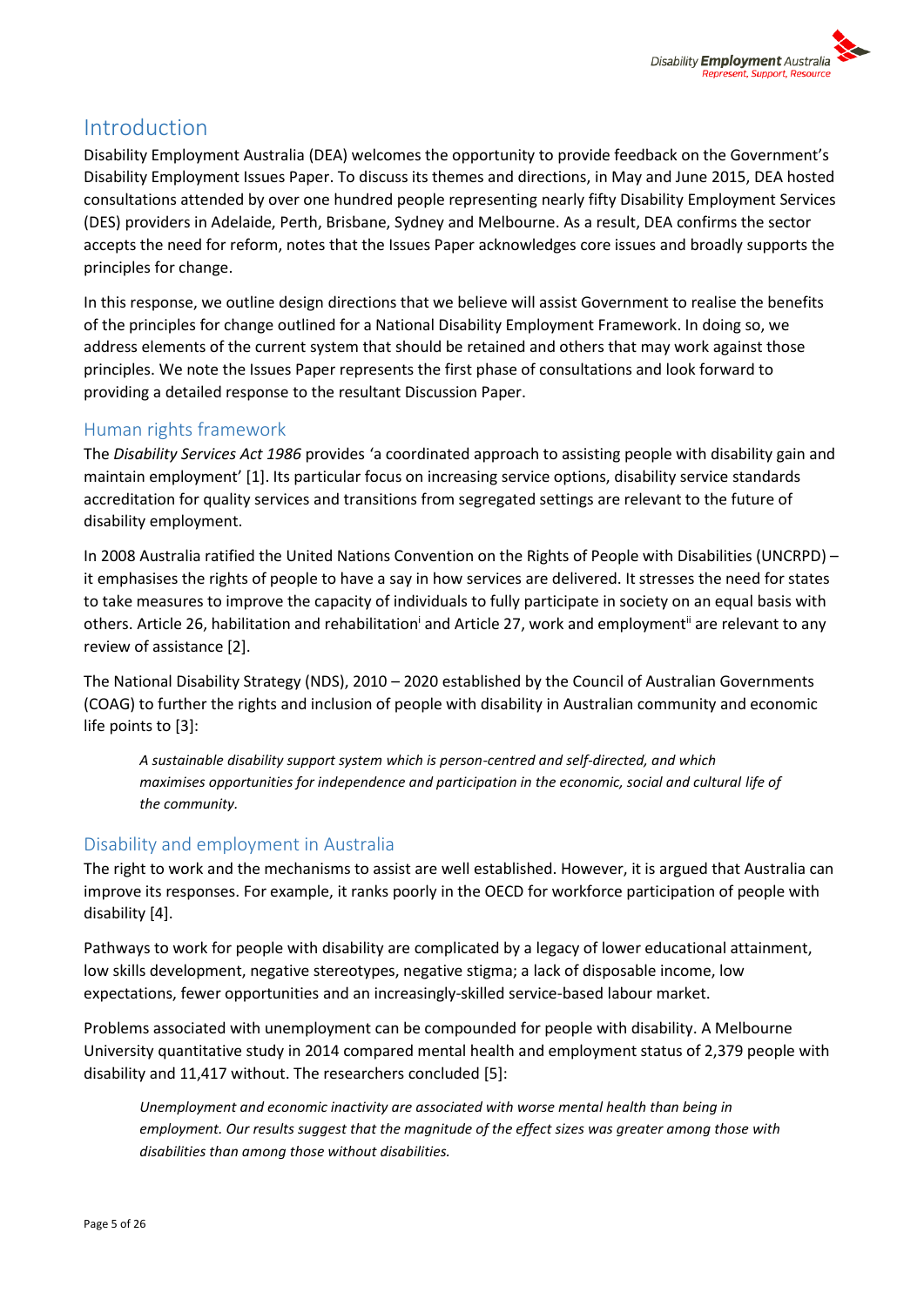

## <span id="page-5-0"></span>National Disability Insurance Scheme

The introduction of the National Disability Insurance Scheme (NDIS) brings a paradigm shift in social policy. Based on self-determination, and recognising that people are best placed to make decisions about their own lives, the NDIS is a significant move towards a system that is person-centred and self-directed.

DEA strongly supports the NDIS and also believes it is appropriate that the principles underlining reform of employment assistance aligns with the NDIS' principles.

DEA has previously argued that open employment assistance (DES) is more appropriately situated outside the NDIS. DEA supports a National Disability Employment Framework operating alongside the NDIS, but argues for a redesign to ensure principles, objectives and outcomes are not at odds with each other.

For its success the NDIS is reliant on increased economic participation, and this is inextricably linked to employment supports.

DEA recommends service users of the future National Disability Employment Framework merit the same person-centred approach taken by the NDIS and NDIA, where services can be unbundled and personalised by individuals.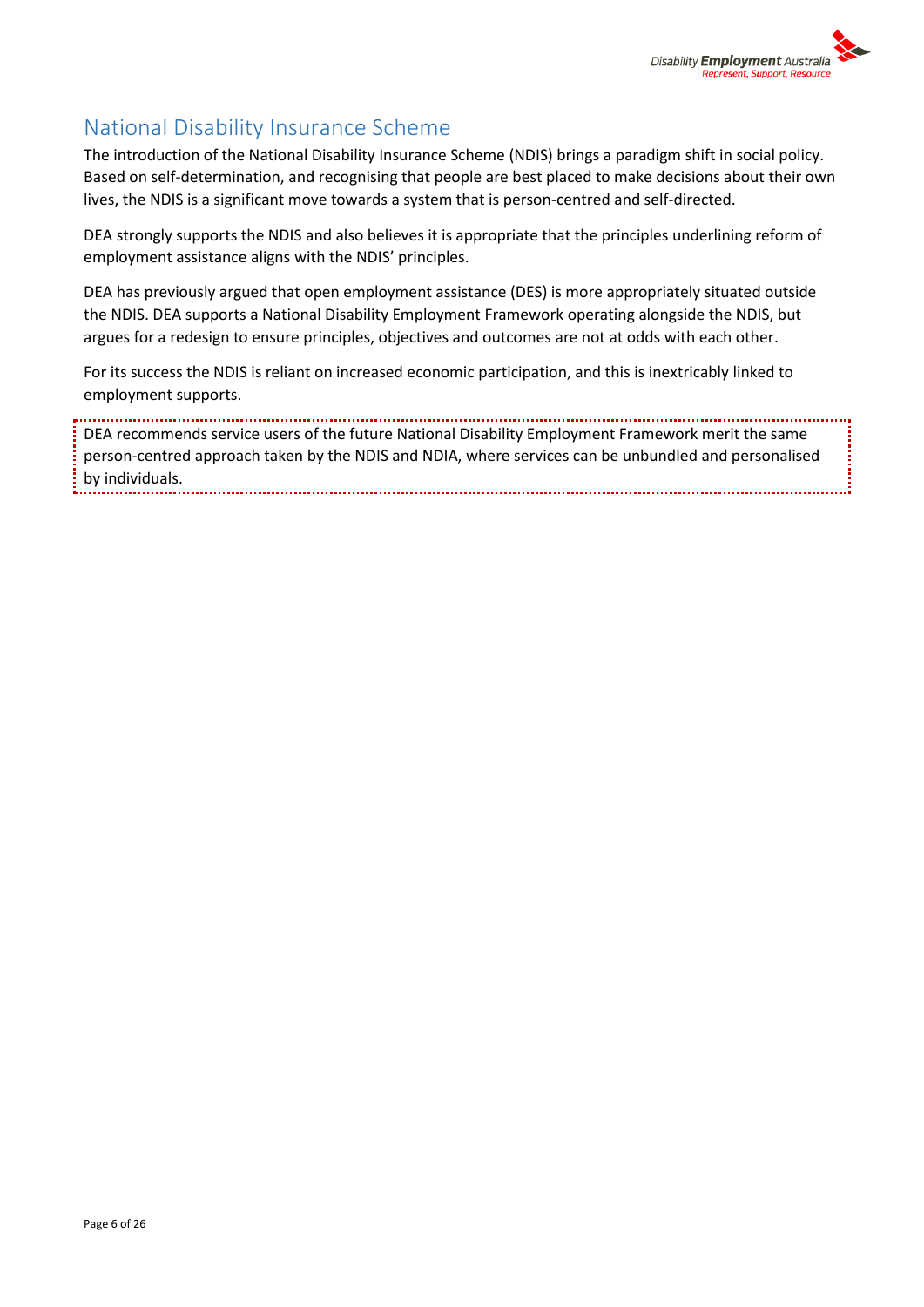

# <span id="page-6-0"></span>The biopsychosocial model of disability applied to work

Professor Sir Mansel Aylward<sup>iii</sup> has detailed high-quality research evidence on work and returns to work using the biopsychosocial conceptual framework. The findings and recommendations of the body of research presented are relevant to this review [6]:

- The psychosocial dimension emphasises that how people think and feel about their health conditions determines their impact and how they are dealt with;
- Extensive clinical evidence confirms that beliefs aggravate and perpetuate illness and disability. Beliefs influence perceptions and expectations, emotions and coping strategies, motivation and uncertainty;
- Strong evidence confirms work is generally good for physical health, wellbeing and mental health it can reverse the adverse health effects of unemployment. However, its beneficial effects are dependent on the nature and quality of work and its social context;
- The BPS model puts the health condition or disability into the personal and social contexts and allows for interactions between the person and their environment;
- Barriers to work are primarily psychological, social, personal and cultural: not medical issues as might be expected;
- Social and psychological factors are a bigger barrier to work than impaired function. Some of these factors include low self-efficacy, motivation, resilience and goals;
- The pursuit of objectivity in the assessment of work capacity is frustrated. A better balance needs to be struck between medical evidence and self-reported evidence; and
- If the principle barrier to return to work is the adverse social context then only dealing with barriers posed by the health condition and psychological elements to achieve outcomes is a forlorn hope.

To improve employment outcomes, in this view, the disability employment framework must be flexible enough to address adverse social contexts. Beliefs, perceptions and personal responses of participants are central to making it work.

Any reform should place a high value on a strengths-based approach, a National Disability Employment Framework should build confidence, modulate expectations and include measures of subjective wellbeing. Supports and services that encourage behaviour change, support physical and emotional wellbeing, and coping with fatigue/pain are central.

The National Disability Employment Framework should be person-centred and focus on resilience and capacity to manage obstacles to a life in work.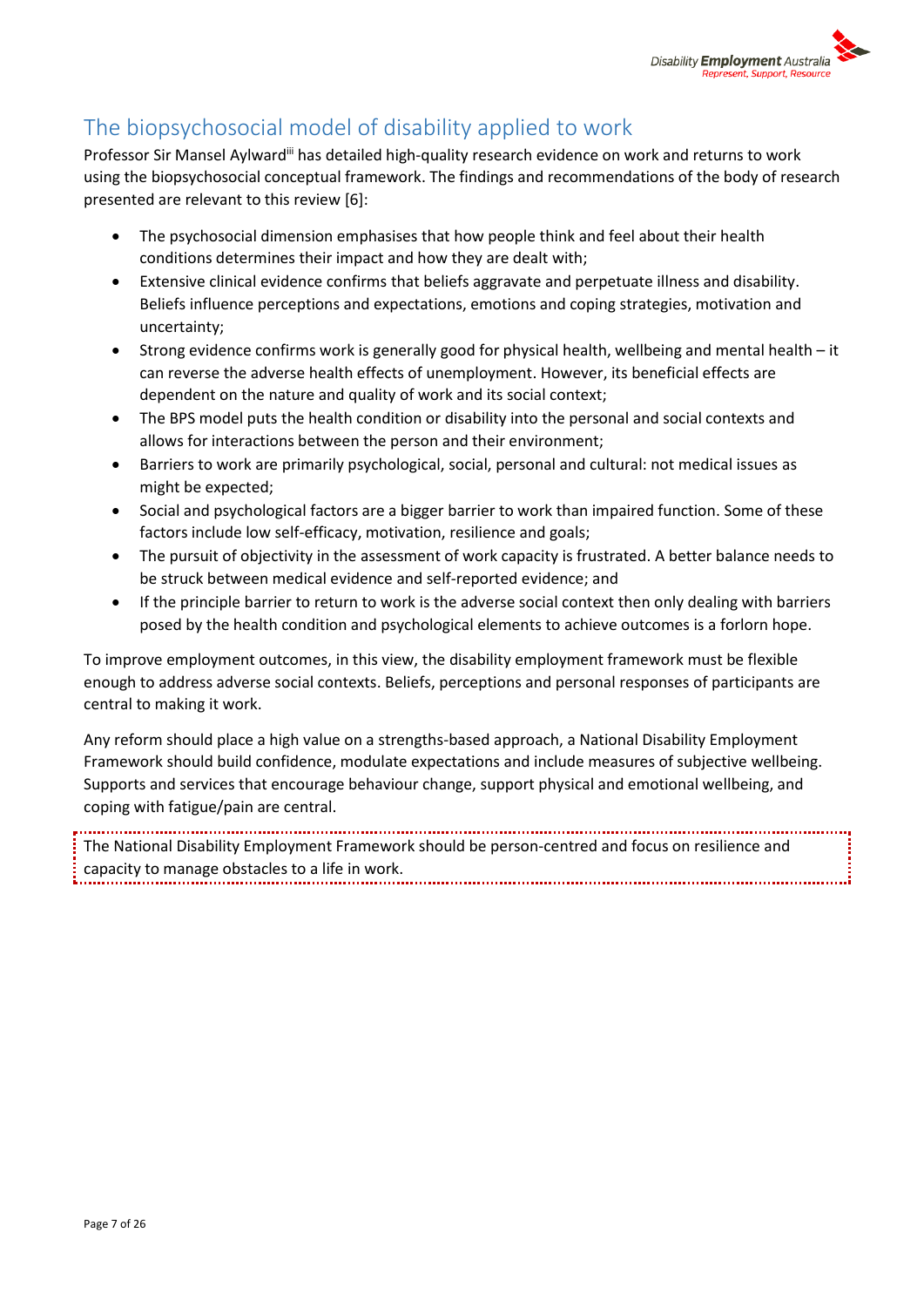

# <span id="page-7-0"></span>Progress is frustrated by complexity

Improving employment outcomes for people with disability is a wicked<sup>iv</sup> (complex) problem. A problem that cannot be solved through traditional policy responses due to social complexity as the Public Service Commission (PSC) has noted [7].

When narrow, or reductionist, policy approaches are taken to complex problems it has been argued that unintended consequences will arise and the performance of the system will decline [8]. DEA believes this is the case in the DES system.<sup>v</sup>

Indicators that measure the proportion of people securing employment are clearly relevant. However, it could be argued that the indicators that drive the calculation of star ratings, and funding, are far narrower and more specific than the objectives of DES. The PSC has noted pre-set narrow measures can distort or constrict services delivered and even undermine the responsiveness of the system [7].

In an academic investigation of the DES model researchers Nevile and Lohmann uncovered some disconcerting attributes of the programme [9]:

- The overwhelming focus on payable outcomes appeared to come at the expense of servicing the needs of all participants; and
- Skilled consultants have left the industry because of pressures to divert time and resources away from those less likely to meet the requirements of a payable outcome.

When unintended consequences arise, the response from the bureaucratic system has been another layer of scrutiny and regulation. Instead, we should consider the involvement, commitment and coordination of multiple stakeholders. Complex problems require co-produced solutions.

DEA believes that it is critical that the National Disability Employment Framework is designed to deal with complexity, particularly the adverse social context.

This has implications for future design:

- People must be as involved as possible in developing solutions;
- Objectives and performance indicators must be flexible to adapt to changing circumstances and emerging learning; and
- Achievement of shared long-term goals will need to be prioritised over achievement of short-term, narrowly defined outputs.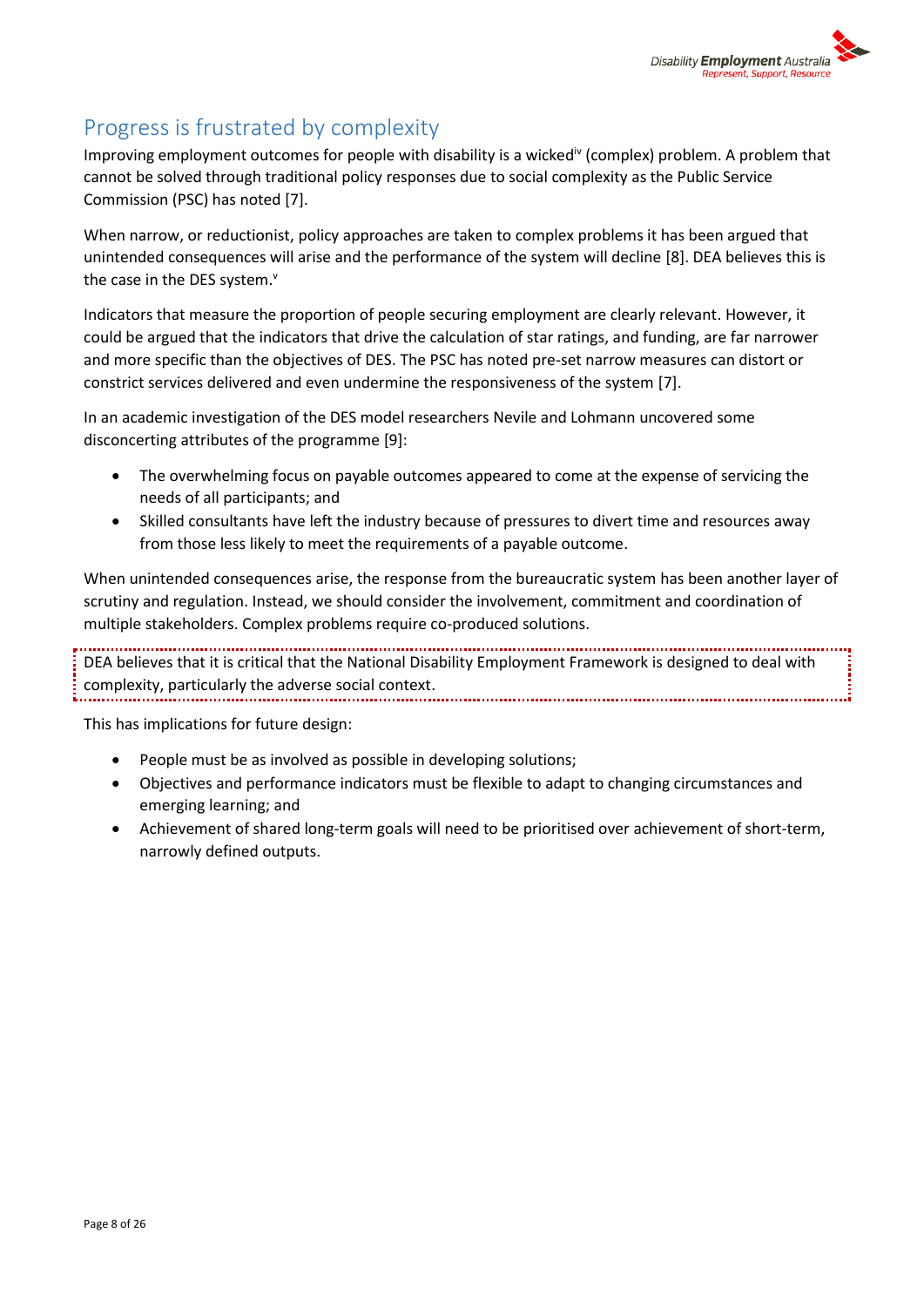

# <span id="page-8-0"></span>Individual funding based on needs and aspirations

DEA believes giving people a greater say in delivery will increase accountability. It is widely recognised that using goals that are meaningful and important to the individual can have a motivating effect in terms of encouraging participation. Person-centred services also tend to raise peoples' self-esteem and confidence. Participants in self-directed services report greater satisfaction with those services, with life in general, and make greater use of mainstream services [10] [11].

While current DES services are designed to be individualised, the degree of service user control is highly restrained.

- A provider may only be selected if has not reach market share tolerance;
- Choice of services outside of an ESA is muted, notably specialist services;
- The services offered by providers are limited through funding and administrative measures, competition for star ratings and financial pressures;
- Service users have little control over resources; and
- A third party defines success.

The PC points out that DES currently has individual (case-based) funding, but lacks real consumer power as discussed above. Four elements of self-directed support are identified [10]:

*Resource allocation based on the individual's needs and aspirations*

*Capacity for informed and genuine choice*

*Access to their own individual budget*

*Power for the person to tailor the mixture and type of services (including from whom services are received), subject only to their overall budget and reasonable administrative constraints*

#### <span id="page-8-1"></span>Start with a self-assessment

Services could be more personalised by starting with a self-assessment that includes the identification of goals. The concept of entitlement to a core package of services and a budget, developed through an individual plan, would support a culture of co-produced outcomes.

In considering person-centred design an influential principle is 'no wrong door' suggesting people could choose from a range of accredited organisations, with the skill set and resources to provide the service.

An individual funding system would give participants control over the service as well as provider(s). It would stimulate organic competition between providers to attract participants to services. This means any National Disability Employment Framework must provide job seekers with sufficient transparency to compare and select providers they find suitable.

#### <span id="page-8-2"></span>Individual funding for disability employment in the Netherlands

The Netherlands experience of 'Individual Re-integration Plans' is relevant to this review. First piloted in 1998 for people with disability, the plans were introduced in 2004 to all job seekers due to their success. The plans are approved by a public authority and appear to have been well-received, with 70% opting to use them, reporting increased satisfaction and better employment outcomes [4].

An academic analysis of this approach to disability employment was conducted in 2007 that highlighted concerns about moving to individualised funding similar to those raised in DEA consultations [12].

Service users lack of insight into their own competencies and the needs of the labour market;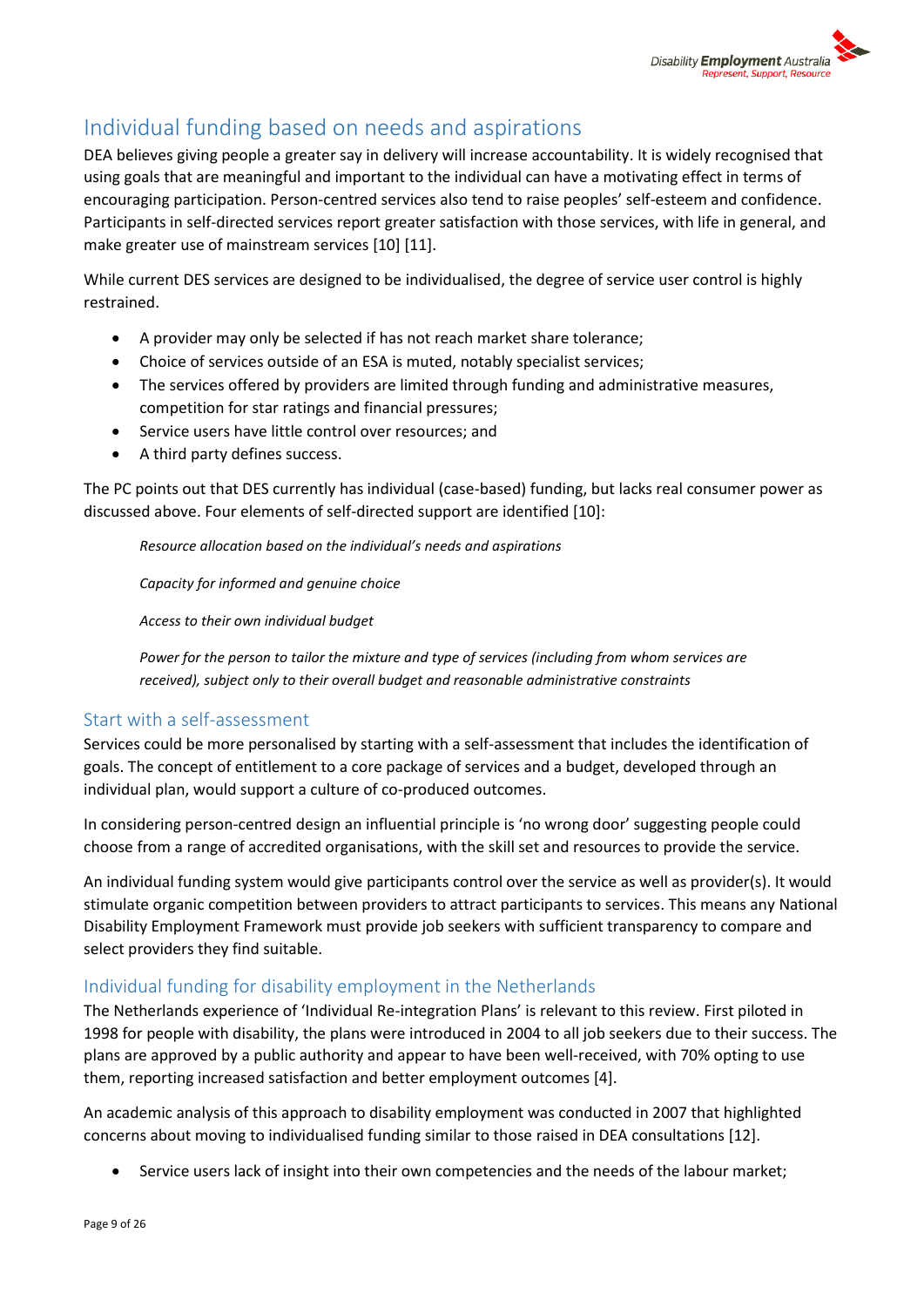

- Service users (alleged) lack of skills to deal with (commercial) service providers; and
- The risk of abuse of the budget for non-employment purposes.

The study provides several relevant insights for the Australian context. Contrary to expectations, a large proportion of people could design and successfully implement their own plans, but most showed it was neither possible nor feasible to do it in isolation and they valued assistance; infrastructure was required to facilitate informed choice and effective consumption; and the implementation took time [12].

*After eight years, clients, government, programme administrators and service providers are only now starting to learn how to deal with the possibilities and weaknesses of this voucher programme.*

DEA supports individualised funding in principle but seeks clarity over market stewardship and funding logic. Furthermore, DEA proposes a graduated transition process from the current model to the next, in anticipation of the steep learning curve all parties will have to navigate.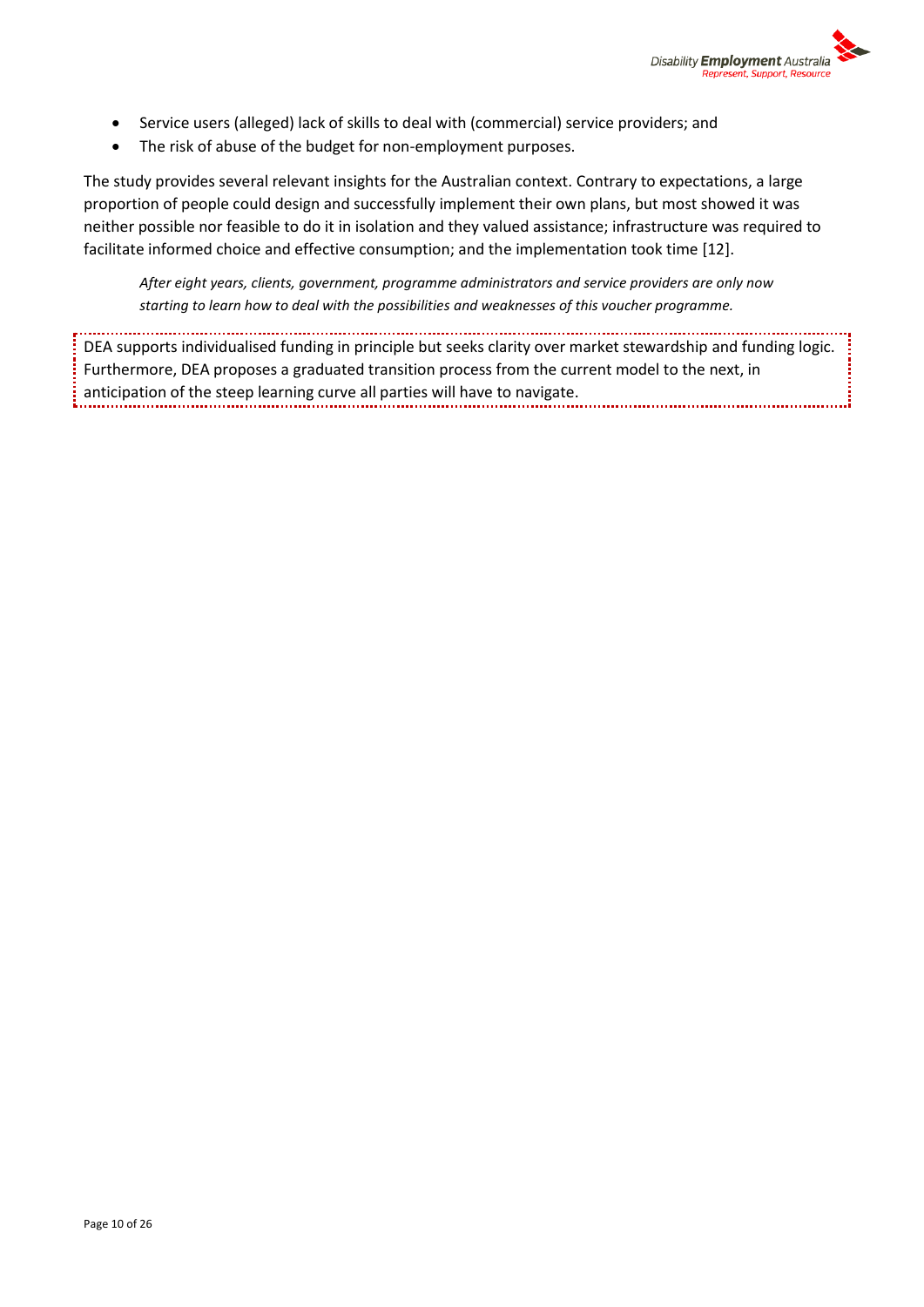

## <span id="page-10-0"></span>Market-based service provision

DEA considers moving from a quasi-market to a truly market-based approach will offer increased choice to job seekers, more responsive services for businesses and increased accountability for providers. The current system of competitive tendering is not well suited to the long-term relationship focus of the programme [13]. Our members are cautiously supportive about the transition to a fully market-based model, DEA recommends it takes a phased approach within a learning culture.

A phased approach will offer increased opportunities to innovate and experiment with different service strategies. Government has a role selecting and supporting pilots and disseminating findings of what does/does not work. More innovative feedback mechanisms for service users are needed and the National Disability Employment Framework should be more responsive to those needs.

DEA welcomes Senator the Hon Mitch Fifield's comments regarding market stewardship in April 2015, citing the Harper review of competition policy [14].

*Governments should retain a stewardship function, separating the interests of policy, including funding, regulation and service delivery.*

Rather than relying on market forces, the current system concentrates too much power within one Department. The bureaucratic system takes a burdensome approach to managing risk by specifying administrative requirements in great detail and continuous surveillance of compliance.

The level of innovation in a sector is indicative of its vitality and effectiveness. Continual adaptation and innovation are needed to ensure that outcomes improve. Providers are strategically placed – given their proximities to local communities – to test the application of new policies. However they report that in the current system the room for innovation is mainly around administrative efficiency.

DEA considers a separation of responsibility between the policy and administration functions of any future system would increase its responsiveness and better encourage innovation.

As flagged in the Harper review of competition policy, Government is more likely to achieve benefits of market-based service provision through the careful commissioning of services.

Given the long-term relationship focus of the programme, DEA recommends Government explores the concept of licensing and its related legal structures in step with NDIS regulatory parameters, and performance and quality standards. 

This approach should include (but not be limited to) credible threats to exit the market, opportunities for new services to enter and baseline expectations of performance and quality standards.

DEA supports a graduated transition to a market-based service delivery, arguing a need for funding from Government to assist with sector development.

#### <span id="page-10-1"></span>Performance and quality standards

The star ratings make a comparative assessment of a providers' relative performance against explicit, narrowly defined outputs. While thirteen and twenty-six weeks of work are indicative of employability, *they are not the same as it*. The fact that many will find themselves underemployed, in jobs with no career path, in jobs that do not use their skills – or that they may find themselves back on income support – are all fundamental problems if the objective is sustainable employment and increased participation.

In a market-based model driven by consumer preferences the star ratings system would appear anachronistic. Along with other expert commentators in this area [15], Nevile and Lohmann propose that,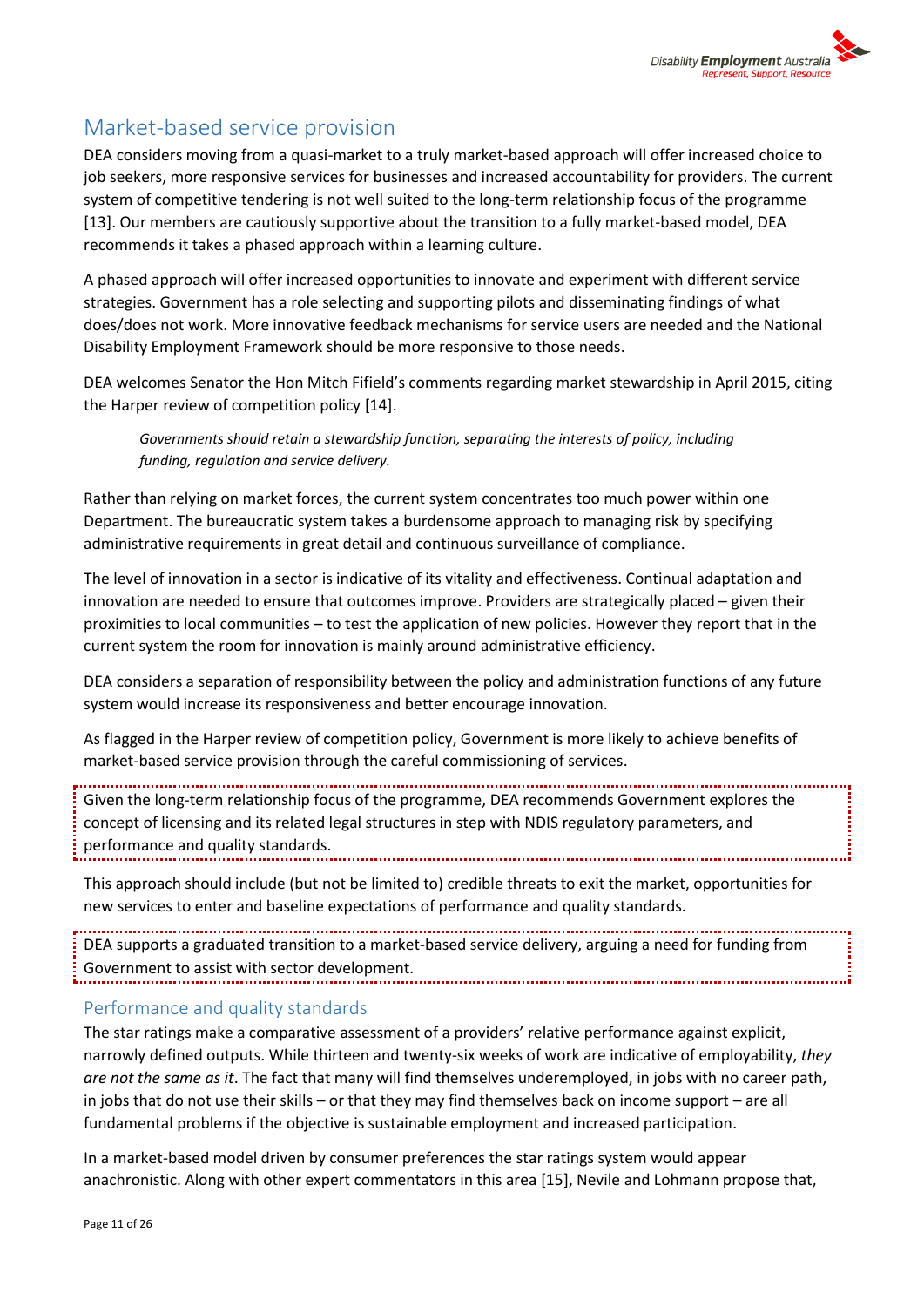

rather than emphasising rigid, quantifiable outcomes, complex programs like DES should be based on setting initial goals and then constantly revisiting these in the light of efforts to achieve them [9].

The emphasis, in this view, should be on diagnostic information and efforts to improve, rather than on fixed benchmarks. Fixing on any set of indicators (e.g. 26 or 52 week outcomes) is bound to generate unintended consequences and therefore prompt government to introduce new prescriptions to address these. An approach based on diagnosis and learning would facilitate increased and improved collaboration.

DEA considers shared long-term goals would include hours/wages growth, lower unemployment rates, higher participation rates, increased satisfaction, skills utilisation and career advancement.

DEA proposes that the definition of outcomes for the assessment of provider performance (and the payment  $\frac{1}{2}$ ) model) be expanded so that they holistically reflect the National Disability Employment Framework's key objectives and the needs and aspirations of people with disability.

#### <span id="page-11-0"></span>A skilled and engaged workforce

In 2011, social policy researchers found that the narrow indicators of the DES system work against the traditional competencies required for individualised service [16, p. 313].

*The processes used to achieve successful employment outcomes are lost in the drive to meet unrealistic performance targets. The demand for service, expressed in terms of large caseloads, works against the possibility of establishing ongoing rapport and tailored, individualized service delivery for clients. In short, the competencies of traditional human service case management are not conducive to the output imperative demands of the system.*

Too many resources are being diverted away from participants and employers towards compliance. DEA surveyed the DES sector in 2010 (n=894) and 2013 (n=963) and its key findings are relevant to the review [17]:

- There was nearly ten-fold increase in those identifying contractual compliance as their primary job function, from 1% in 2010 to 9% in 2013;
- Those identifying working with participants as their primary job function fell from 60% to 50%;
- Those working in compliance earned an average of \$10,000 more than those working with participants;
- Half of those surveyed in 2013 had been in their job for less than two years;
- The biggest training need identified by DES organisations (68%) in the survey was working with unmotivated/unwilling participants; and
- 66% of consultants identified contractual compliance as their biggest training need.

Employment consultants need excellent skills to engage people who may be reluctant, disheartened or hostile. DEA believes the BPS model provides an appropriate conceptual framework to do this. Time, skills and a person-centred approach are needed to listen to peoples' needs, to affirm their strengths and to build their confidence and capacity.

In a recent study of Australian frontline employment services staff, the quality of the relationship between the consultant and the job seeker was the highest predictor of employment outcome success [18]. Nevile and Lohmann's research showed that the problems of administrative load, a lack of capacity to spend enough time with participants and pressure to achieve inflexible key performance indicators were all placing pressure on staff, making it harder for them to be retained [9].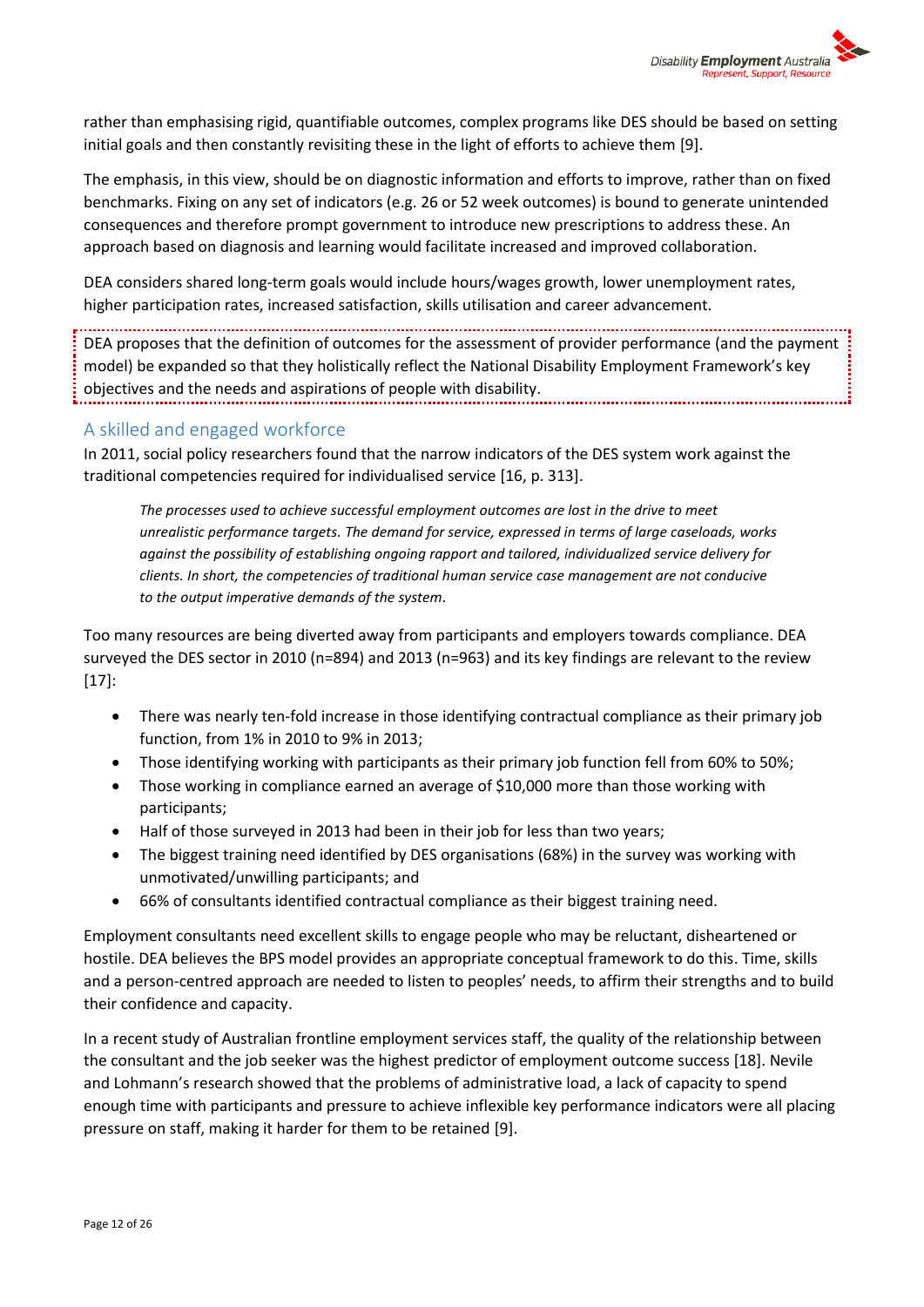

*The lack of indexation* on payments also contributes to the attrition of skilled workers. This lack represents a key constraint on the capacity to pay improved wages to attract and retain skilled staff. Demand for skilled workers will increase substantially as the NDIS rolls out. The PC states this will need to be addressed by higher wages (amongst other things) [10, p. 693].

While the skills of consultants are essential, they are not on their own enough to facilitate good working relationships. The design of the system is equally important [19, p. 210].

*A highly skilled worker who is a committed and strategic advocate for service users can learn to 'work the system', but their effectiveness as a worker depends on the institutional design into which their work fits […] if such institutional design does not invite and support them in working effectively and democratically with a service user […] they cannot make up for this deficit by their own dedication and skills.* 

DEA recommends future design is shaped by the need to maximise time spent working with participants and employers.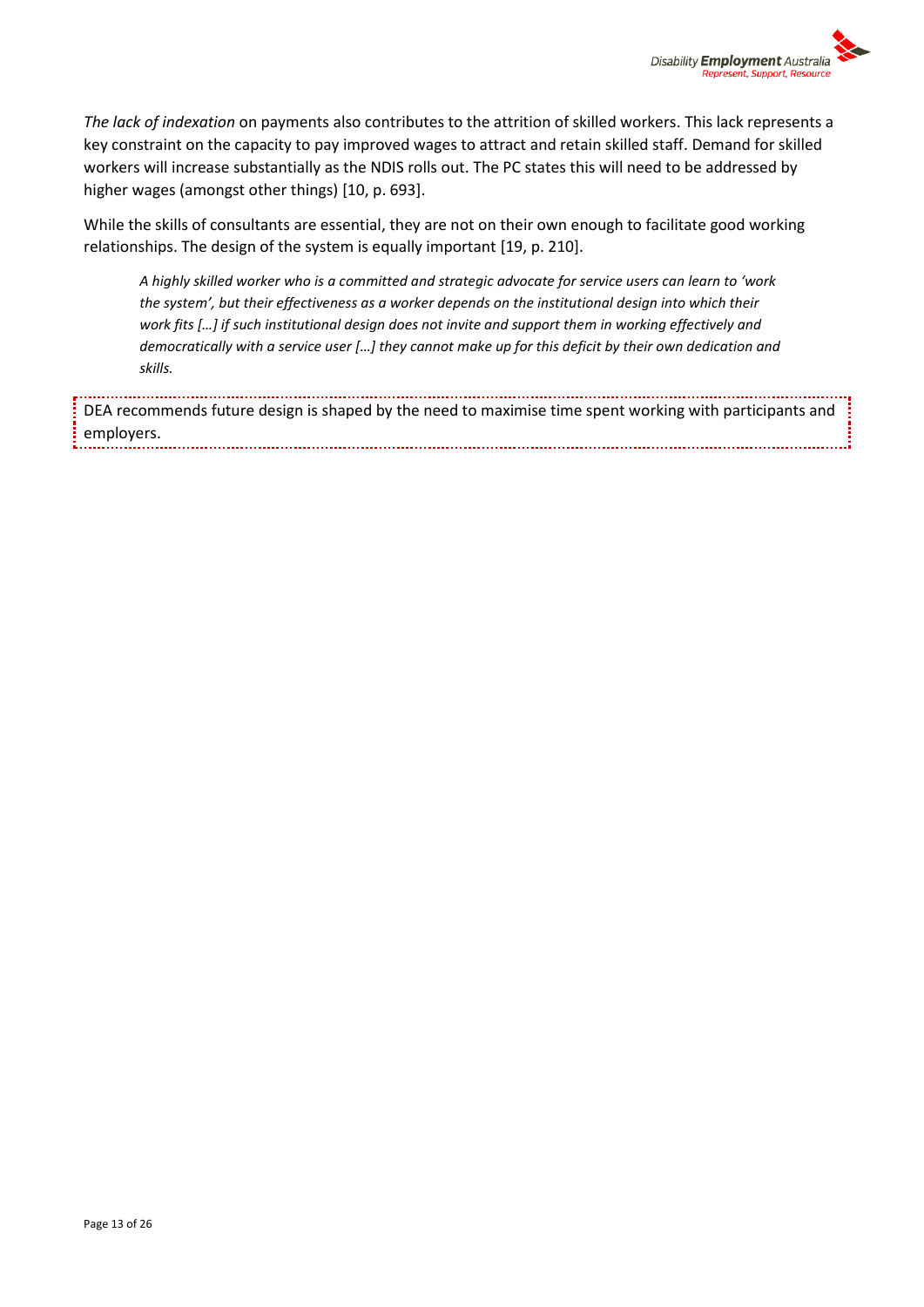

## <span id="page-13-0"></span>Long-term career planning and capacity building

DEA recommends a long-term capability approach that aims to support transitions, is person-centred and improves self-efficacy. A capability approach recognises that the causes of unemployment are multidimensional – personal, social and structural.

At present, DES does not address underemployment or underutilisation. As it is based on Job Services Australia (JSA), it is transactional and rewards twenty-six week throughput instead of long-term capacity building. It also operates under the assumption that participation and outcome achievement in DES will significantly reduce the likelihood of a return to service.

#### <span id="page-13-1"></span>Most are in casual jobs

However, of those participants who secure an outcome, three in five are in casual jobs and two in five want to work more hours [20]. These results suggest that the nature of employment secured may not be conducive to further skills development, or provide significant quality of life improvements. ACTU research shows casual workers are less likely to receive training from their employers [21]. People with disabilities are less likely to move from casual work to more secure forms of employment and are more likely to lose their jobs if changes occur [22].

#### <span id="page-13-2"></span>Many return to service

The return to service rate of independent workers is three times higher in DES than it was the previous Disability Employment Network (DEN) iteration [23]. While DEN had short-term thirteen and twenty-six week outcomes, it also had incentives for hours and wages growth.

#### <span id="page-13-3"></span>Career services are likely to succeed

DEA strongly supports the long-term career planning and capacity building principle in the Issues Paper. DEA has long argued that assistance should not just be to get one job, but to build capacity to manage transitions between jobs and to support the development and application of skills.

For the Government to fully engage the wider role implicit in this principle, it should endorse the concept of employability, modulate perceptions of capacity/willingness to participate in work as well as strengthening the value of and supporting activities that are meaningful and motivating for the individual on their personal journey to sustainable employment/workforce participation.

In 2013, DEA managed a project through the *National Disability Employment Initiativevi* to pilot the provision of career services in the DES programme [24]. The outcomes support an innovative addition to a National Disability Employment Framework: targeted career services. Findings suggest this service could produce improvements in conditions and satisfaction for participants.

The evaluation reported that 75% achieved an identifiable improvement in their employment position (see table below). While many of these were anticipatory, when this 'increased skills' category was excluded, 54% had achieved one or more immediate improvements in their work (n=92).

| Improvement                                                                            | % of all participants |
|----------------------------------------------------------------------------------------|-----------------------|
| Increased skills relevant to future career goals (e.g. through training or secondment) | 36%                   |
| Increased use of skills and/or qualifications                                          | 26%                   |
| Increased hours                                                                        | 24%                   |
| New (better) job with new employer                                                     | 11%                   |
| Increased pay                                                                          | 10%                   |
| Gained permanent employment (after having been casual or temporary)                    | 9%                    |
| New (better) job with same employer                                                    | 9%                    |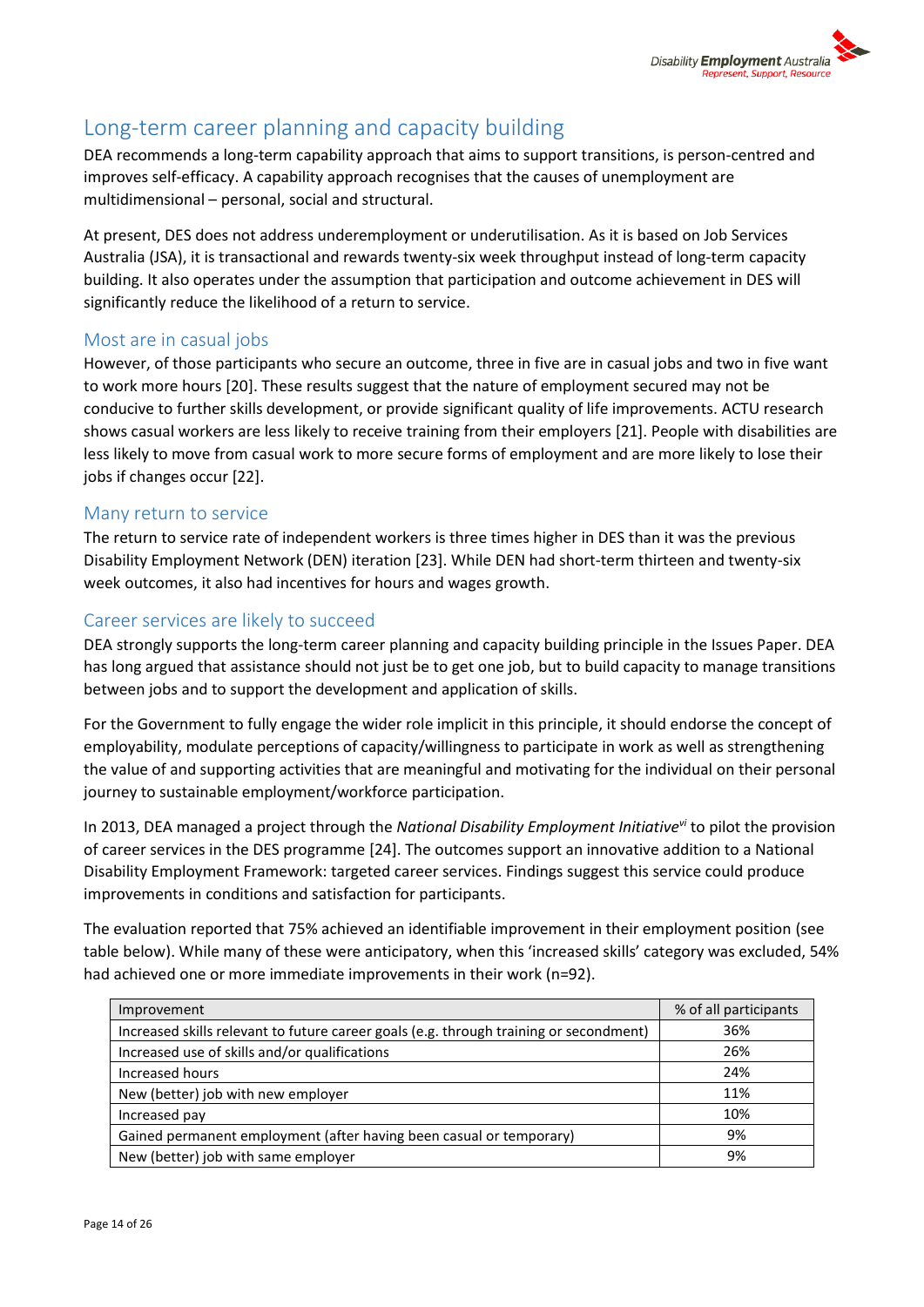

Other relevant learnings include:

- Career development services require a different skill set to those used in employment placement services – they are different services, although there are benefits in side by side provision; and
- Career services must meet the participant's goals and aspirations in this, career services are aligned to principles underpinning the NDIS.

In any future scheme, funding measures and performance measurements would need to reflect these principles. DEA looks forward to providing more detailed feedback on career services following the Discussion Paper.

DEA recommends a National Disability Employment Framework includes targeted career services.

#### <span id="page-14-0"></span>A flawed assessment

DEA believes the National Disability Employment Framework should be seen as a capacity building service. The former DEN model incentivised hours and wages growth as a way of capacity building over time; whereas the DES model incentivises the achievement of hours at future work capacity.

A participant's 'capacity' is determined through the highly contentious and in our opinion, deeply flawed assessment stage (generally Employment Services Assessment (ESAt) or a Job Capacity Assessment (JCA)) that sets the participant/provider relationship.

The quality and utility of these assessments was a strong recurring concern raised during our consultations. A small qualitative study of job seekers raised similar issues [25]:

*"[it was] just in and out... [the Assessor was] sitting there and just reading off a sheet [ticking boxes]...didn't seem like she was interested" (DES participant)*

Extensive criticisms were made regarding:

- Reduced availability of appointments, especially in regional areas;
- Appropriateness of the qualifications of assessors;
- Minimalist tick-and-flick approach to servicing with reduced time spent with people (e.g. twenty minutes);
- Inflexible and prescriptive requirements around documentation;
- A marked increase in telephone assessments;
- Concerns telephone assessments miss critical factors that could be observed face to face; and
- Perceived efficiency decisions to reduce information in assessments.

Article 26 of the UNCRPD emphasises the importance of strengths-based assessments. The NDIA places a high value on participants' self-assessment and goals. Qualitative interviews (n=80) with DES participants [26] suggested the determination of what and how much work they should do should be a conversation with their case manager, informed by medical evidence.

A better balance needs to be struck between 'objective' medical evidence and 'subjective' self-reported evidence. DEA recommends third party assessments could be used as a reference point, but in a personcentred framework, the goals and aspirations of the individual should be determinative of a successful outcome.

#### <span id="page-14-1"></span>Labour markets are very competitive

Echoing Aylward's research findings, the PC points to the powerful effect of attitudes, job opportunities and incentives – rather than disability – as a major factor in employment. It confirms increases to the Disability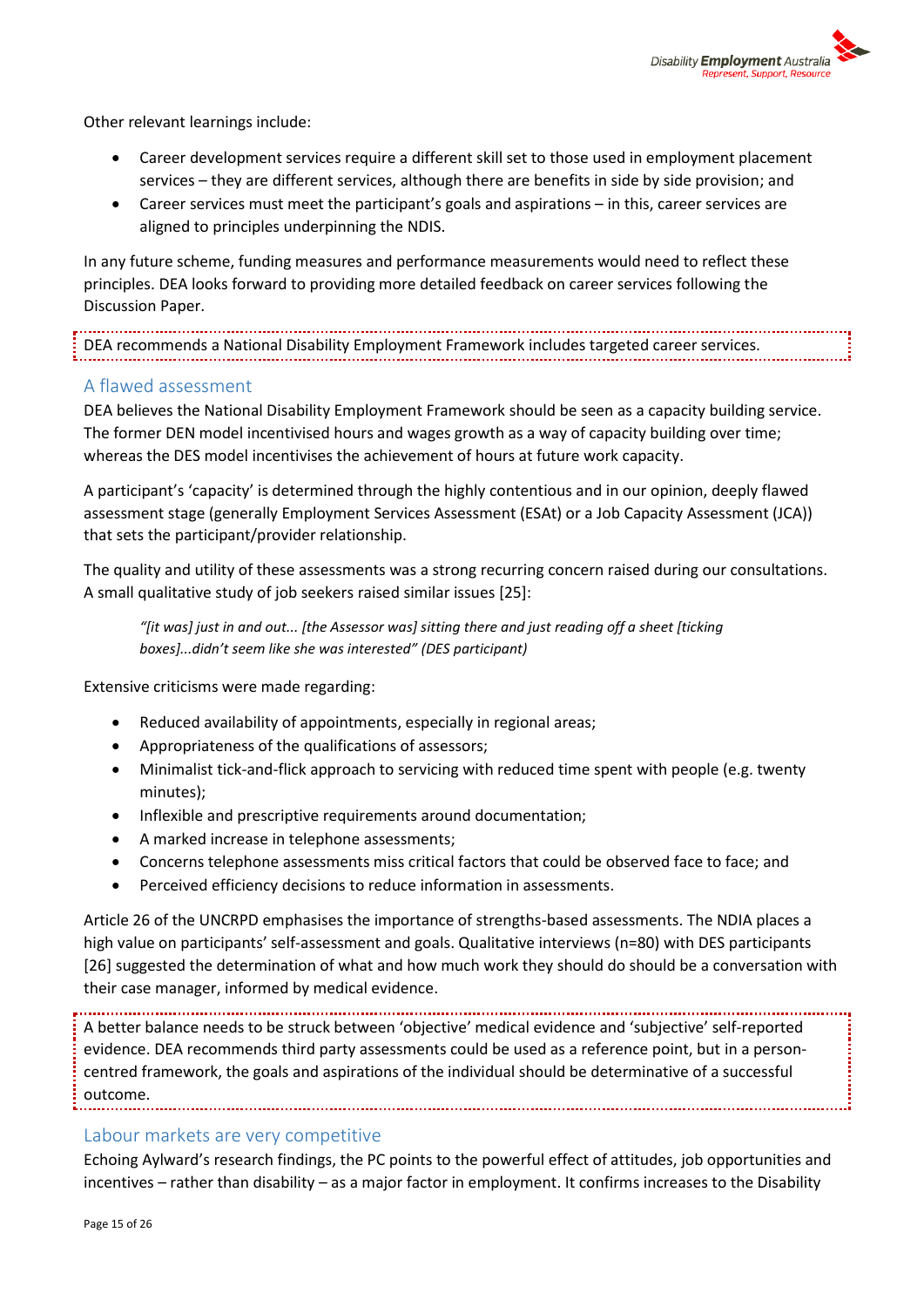

Support Pension (DSP) do not correlate with an increased prevalence of disability and points to issues within labour markets instead [10, p. 277]:

*[…] a major factor behind high DSP rates is that labour markets have become more 'hostile' to people with disabilities, rather than disability per se.* 

Different labour markets have different issues. As the PSC and PC signal, flexible, localised responses are required to address complex challenges through strong local stakeholder engagement [7] [8].

At present, even with optimal job matching, DES participants are significantly disadvantaged when it comes to meeting the needs of labour markets.

- Those looking for work currently outnumber job vacancies five to one, or ten to one if underutilised workers are considered [27]
- Employers receive on average fourteen applications for skilled vacancies [28]
- Jobs are increasingly service based and higher-skilled [28]
- Two of every five jobs in the next five years will require a Bachelor level qualification or higher [29]
- While there is 10% growth forecasted in highly skilled jobs, there is just 4% (or 71,500) expected for jobs at the Certificate 1 or secondary education level [29]

This context highlights the need for innovative approaches to transition students into work and to broaden opportunities for people with disability.

DEA recommends the National Disability Employment Framework supports the development of social firms, social enterprises and other transitional labour market programmes offering award wages.

Given the ageing workforce and relative educational achievement of people with disability, new thinking is required around job design and more inclusive recruitment.

There is extensive evidence supporting customised employment strategies like job carving/job creation [30] [31] [32], yet the reality is employers will recruit for role capability, rather than task capability [33]; in the absence of a trusted long-term relationship.

The key lever, in concert with a National Disability Employment Framework, for the workforce participation rate to increase significantly is a development of community awareness and disability confidence, leading to more positive community attitudes to employing people with disability.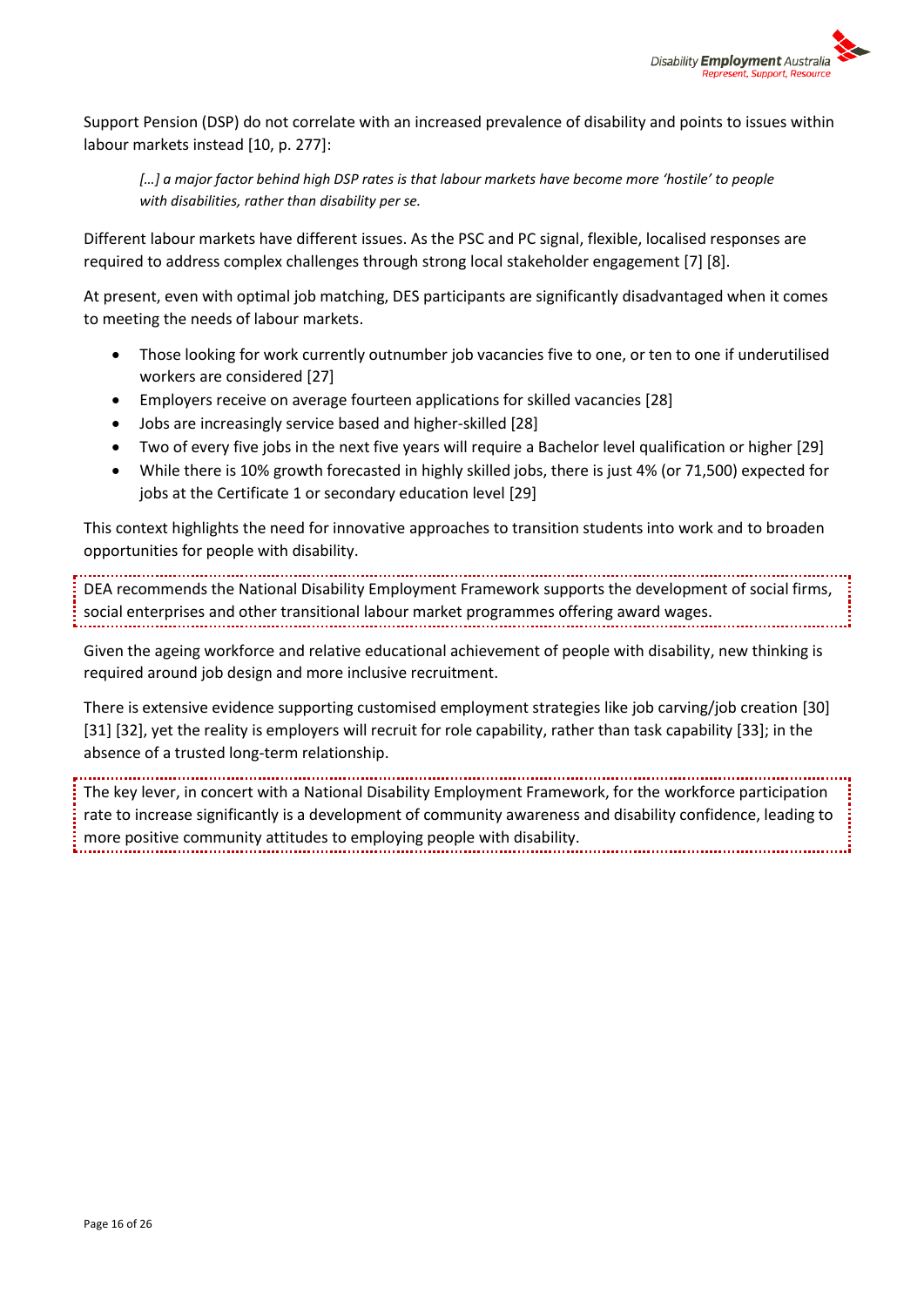

## <span id="page-16-0"></span>Understanding of employer needs

There are few jobs without employers. Yet employers face a variety of barriers to working with the system, notably the compliance requirements and associated paperwork.

#### <span id="page-16-1"></span>Job matching is fundamental

The Australian Human Resources Institute (AHRI) recently published a study titled *Recruiting People with a Disability: An Employer Perspective* and identified three reasons preventing the employment of people with disability. The first reason was negative workplace cultures; the second was lack of employer knowledge and awareness; and the third, was disconnect between the capabilities of DES providers and the expectation of business [33].

*A strong refrain in the findings was the employer disappointment and impatience at having job seekers referred to them where the matching of job seeker to job criteria was inappropriate.* 

A report by the Australian Federation of Disability Organisations (AFDO) told of similar frustrations, focussing on the apparent lack of time taken by providers to get to know the needs of business [34].

*Stakeholders AFDO engaged with noted that providers often do not take the time to understand the specific business needs of each employer which can lead to poor job matches and a decrease in employer confidence.*

AHRI and DEA collaborated on the *Employer Liaison Capability Framework*. Members of both organisations (n=378) were surveyed [35]:

- 70% nominated rapport with the employer and a long-term relationship in reporting on skills required to maintain effective employer relationships; and
- 91% of the whole sample group nominated matching candidate skills, aspirations and experience with job requirements in reporting on the main recruiting service.

Commonly held concerns around a function as fundamental as job matching in an employment service are indicative of systemic problems.

DEA considers the way the current system drives efficiencies comes at the expense of the time required for high-quality job matching and discounts the value of collaboration in continuous improvement.

#### <span id="page-16-2"></span>Collaboration is good for continuous improvement

Collaboration thrives in the context of 'thick' networks, where relationships are built over time and across a number of levels and a range of platforms. Collaboration is essential to tackling complex problems. Great ideas come from people, even greater ideas are generated by sharing ideas. Collaboration drives innovation and is good for continuous improvement.

Prior to the introduction of the star ratings system, evidence of substantive collaboration in the DES sector exists. In addition to collaboration through industry bodies, conferences and local forums [36, p. 248]:

*Over 70% of providers were able to name a specific example of collaboration, ranging from the formation of joint companies or establishing cross-over directorships, to more ad hoc and limited collaborations.*

There are excellent examples of employer groups assisting each other to employ people with disability, to debunk negative stereotypes and to promote the benefits of employing people with disabilityvii which correlate with other evidence.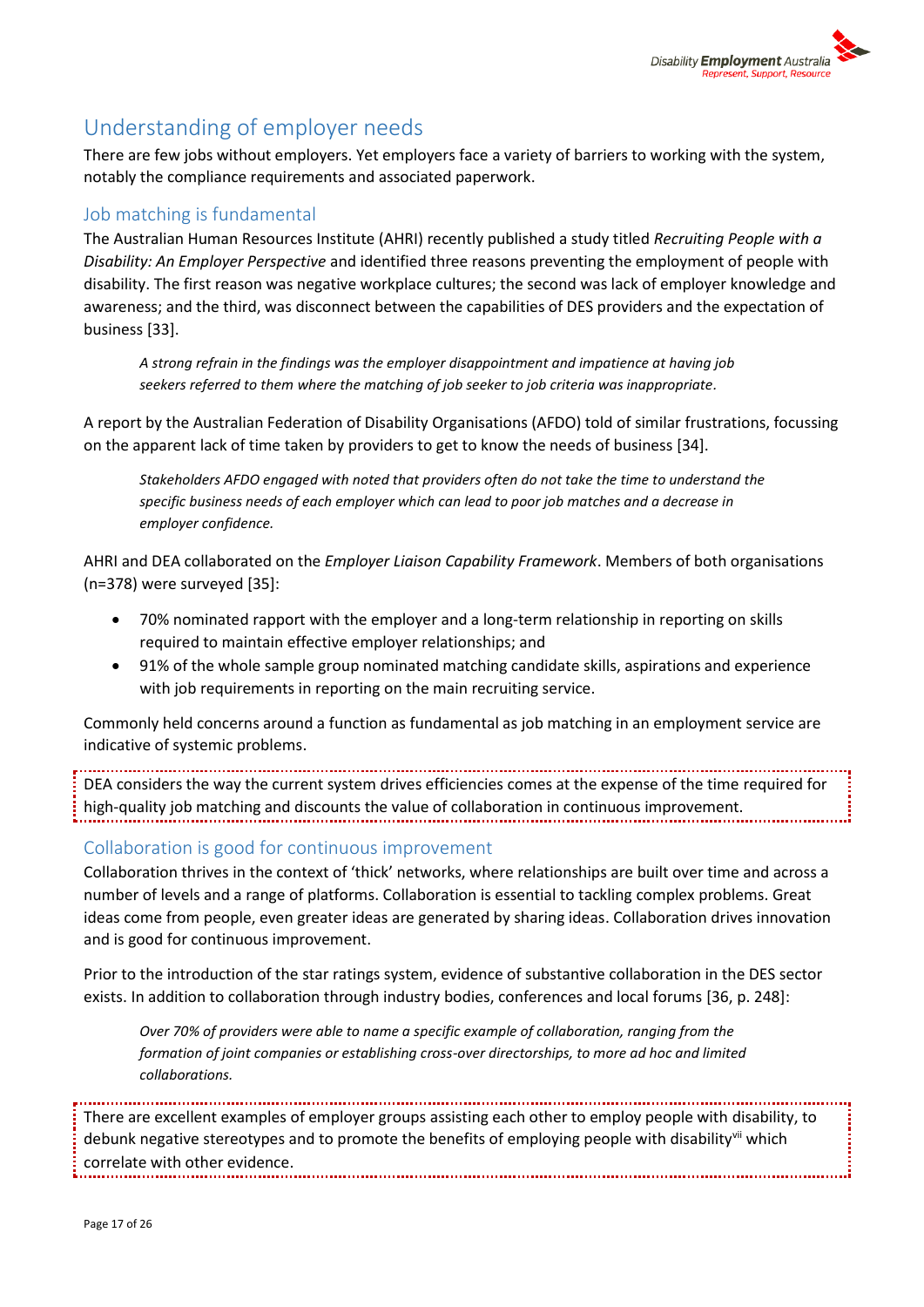

#### <span id="page-17-0"></span>Personal contact changes attitudes

However, even with seemingly widespread articulation of the benefits barriers have not been broken down; access to employment remains a difficult challenge. Sadly, the Australian Public Service (APS) is not a leader in this environment – the employment of people with disability in the APS has declined noticeably over the last decade.

In its 2014 report *The Balancing Act: Creating a Diverse Workforce*, Hays suggests that where one-third of employers are willing and confident to employ people with disability, two-thirds are unwilling or unsure how; two in five standard induction processes are not accessible and one-third cannot accommodate people with disability at all [37].

Research suggests that personal contact (through activities such as mentoring) is most likely to influence decisions to hire people with disability [11]. When employers receive assistance through DES to hire people with disability they rate it highly, particularly the availability of ongoing support [39]. The supports available through the Employment Assistance and Other Services Programme (EAOS) and the National Disability Recruitment Coordinator (NDRC) should continue in the National Disability Employment Framework.

DEA recommends the National Disability Employment Framework promotes mentoring opportunities for people with disability as they have been proven effective in changing attitudes [38]. DEA also supports industry based campaigns or public campaigns.

#### <span id="page-17-1"></span>Preventing unemployment

An important tenet of the NDIS is early intervention. Job in Jeopardy (JiJ) assistance currently provides early intervention through three-way partnerships, but has limited reach (0.1% of the DES caseload) and restrictive parameters, notwithstanding its 50% success rate (over 70% in DES-ESS) [23].

Evidence from DEEWR confirms employers are more likely to retain an employee with a mental illness than recruit one [40]. Evidence cited by the Mental Health Commission suggests [41]:

- Businesses are losing \$6.5 billion per year by failing to provide early intervention and support;
- That stress related workers compensation claims have doubled; and
- That 60% of people will not seek help due to stigma.

Increased linkages to assistance could be achieved through the new JobAccess Gateway and by relaxing restrictive entry requirements – this could, in turn, result in fewer people applying for the Disability Support Pension (DSP).

DEA recommends JiJ assistance is rebuilt and rebadged in a National Disability Employment Framework. It is a fundamental assistance model for employers seeking assistance to retain staff and could build employer disability confidence.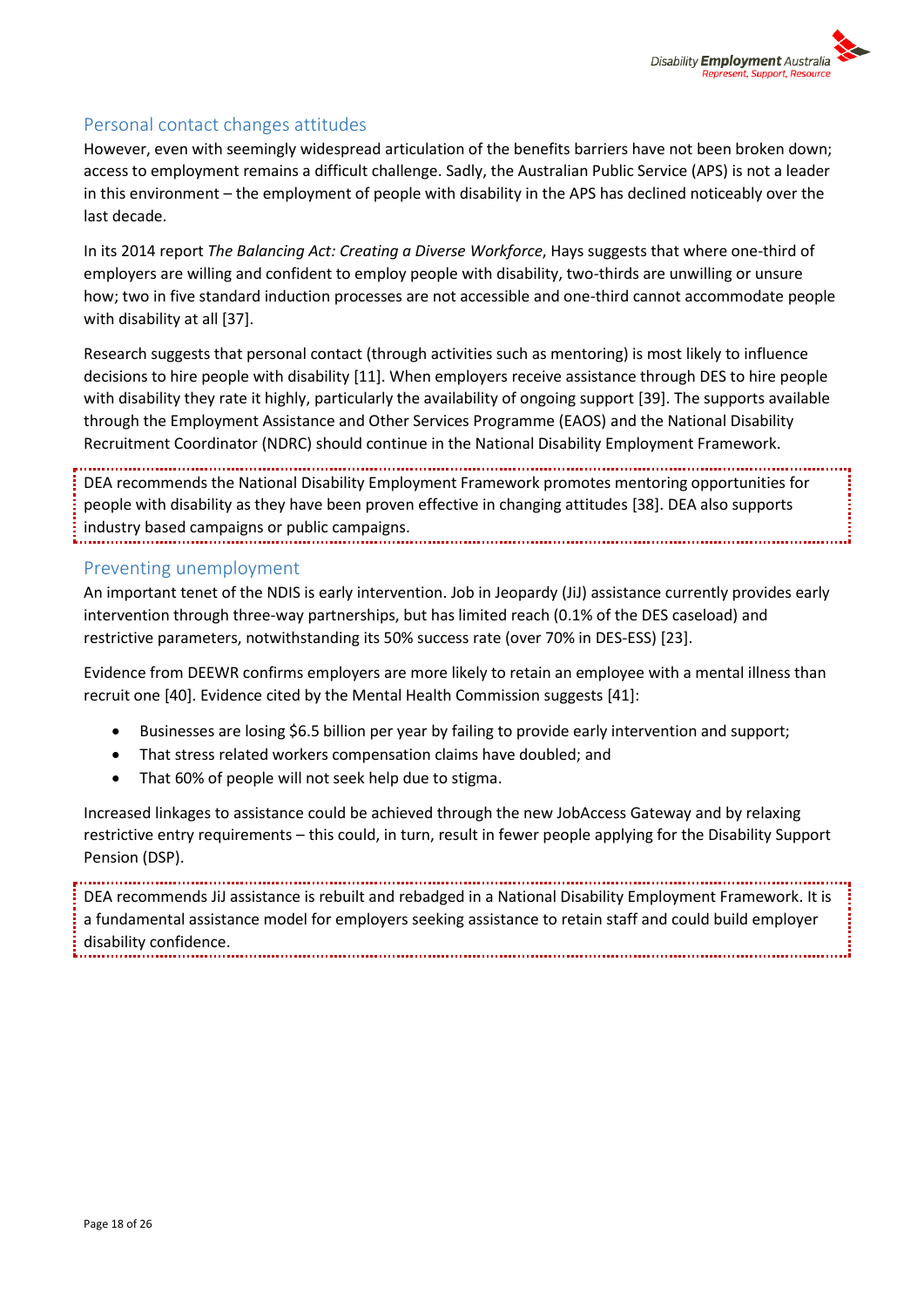## <span id="page-18-0"></span>Increased open employment options

The DES programme comes pre-packaged, a provider is obliged to deliver certain services, whether or not the participant finds them useful. Evidence from the Post Programme Monitoring (PPM) Survey confirms that most people are satisfied with the overall quality of service they received through DES [20]:



However, qualitative interviews highlight dissatisfaction with some of its key processes and features [26]:

- The assessment process, which focused on what people could not do, rather than what they could;
- Frustration at activities for their own sake;
- A lack of time with employment consultants; and
- Being forced to change providers after eighteen months in the programme.

#### <span id="page-18-1"></span>Choice and control in mandated environments

DEA considers a person-centred approach will elicit genuine engagement and not grudging compliance with services. A government longitudinal study found one in four people were not actively looking for work three to six months after commencing in DES, mainly due to temporary ill-health [23].

Compounded experiences of unsuccessful job searching can lead to sadness and depression. The longer a person is unemployed, the higher the social cost. People with disability are twice as likely to be job searching for three months or more [42]. The quality of the job search process is critical to keeping a person engaged – the loss or lack of work can be felt more strongly among those with disabilities [5].

DEA recommends commissioning of person-centred employment services that invites a diversity of offerings and variety of providers for service users to choose from, this could include social firms, social enterprises and other transitional labour market placements.

Conceived this way, a person could choose one or multiple activities that meet both their preferences and obligations/requirements (using an individual funding agreement) delivered by accredited organisations offering a variety of life-spanning personal career and employment services to people with disability and employers.

#### <span id="page-18-2"></span>Australian Disability Enterprises

The *Disability Services Act (DSA) 1986* set out to de-institutionalise segregated services, increase the range of service options and to include people with disability in wider community life. In thinking about future assistance and maximising open employment opportunities, the Government should assess the quality of ADEs based on their relevance, financial capacity to operate a business and pay award wages and sufficiency in providing opportunities for people to transition to employment support to enter the open labour market.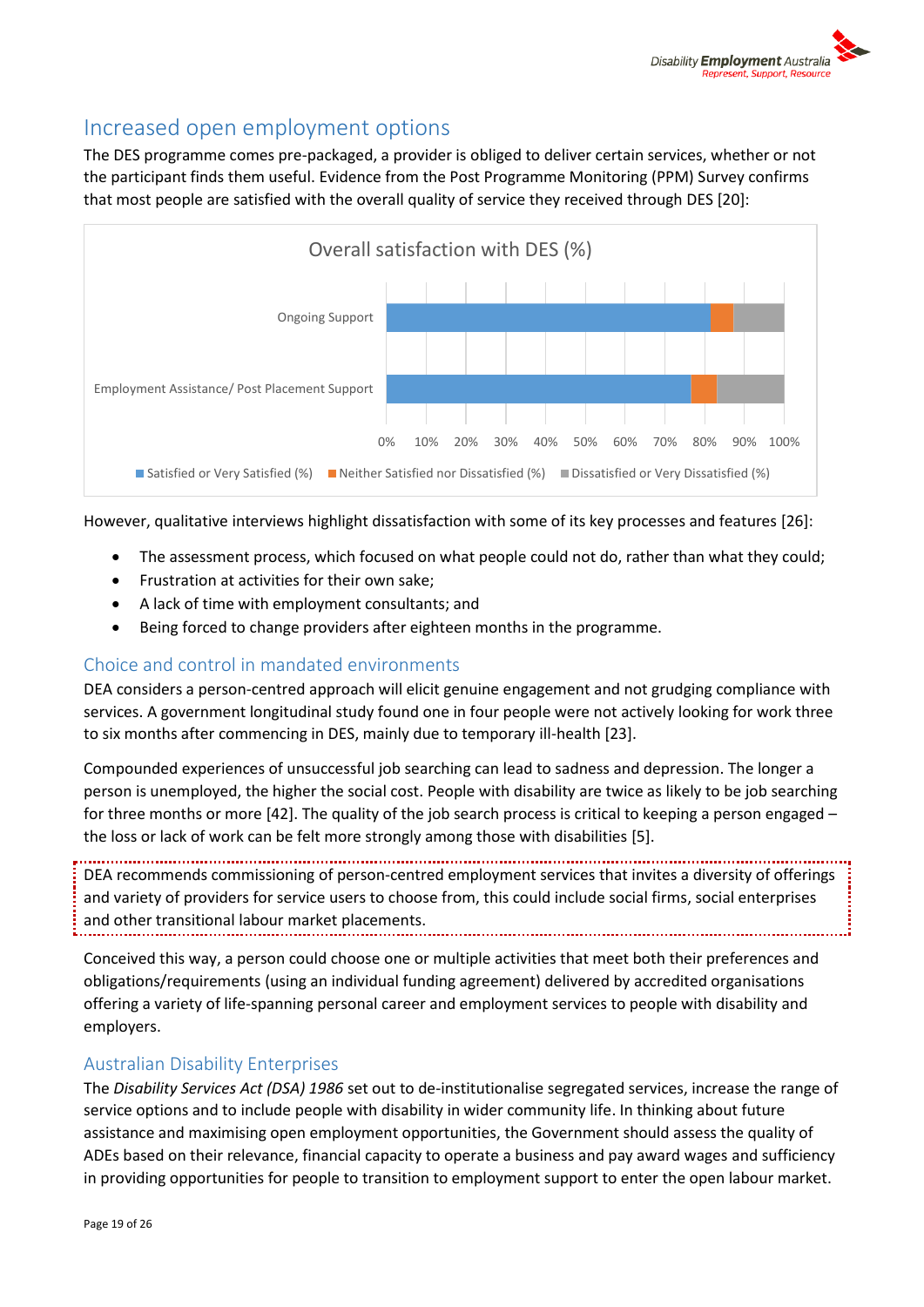

## <span id="page-19-0"></span>Whole-of-government coordination and use of technology

DEA supports better use of technology and coordination of whole-of-government resources. Of interest to this review are COAG processes, links to and from the education and training system and where mental health programmes reside in state and federal departments. State education policy and commonwealth employment policy must be clearly and positively linked.

Red tape for people with disability, employers and service providers could be reduced if outcomes were conceptualised more broadly over the long-term term. Government should investigate how information from DHS and the Australian Taxation Office (ATO) could be utilised in a National Disability Employment Framework.

The role of the NDIA and NDIS in delivering personal plans and budgets is clearly relevant. DEA notes the significant investments in the ICT infrastructure of the NDIA and DHS in the 2015/16 budget.

DEA recommends the IT system for a National Disability Employment Framework is built to support the policies of that framework and makes appropriate use of NDIA and DHS ICT infrastructure.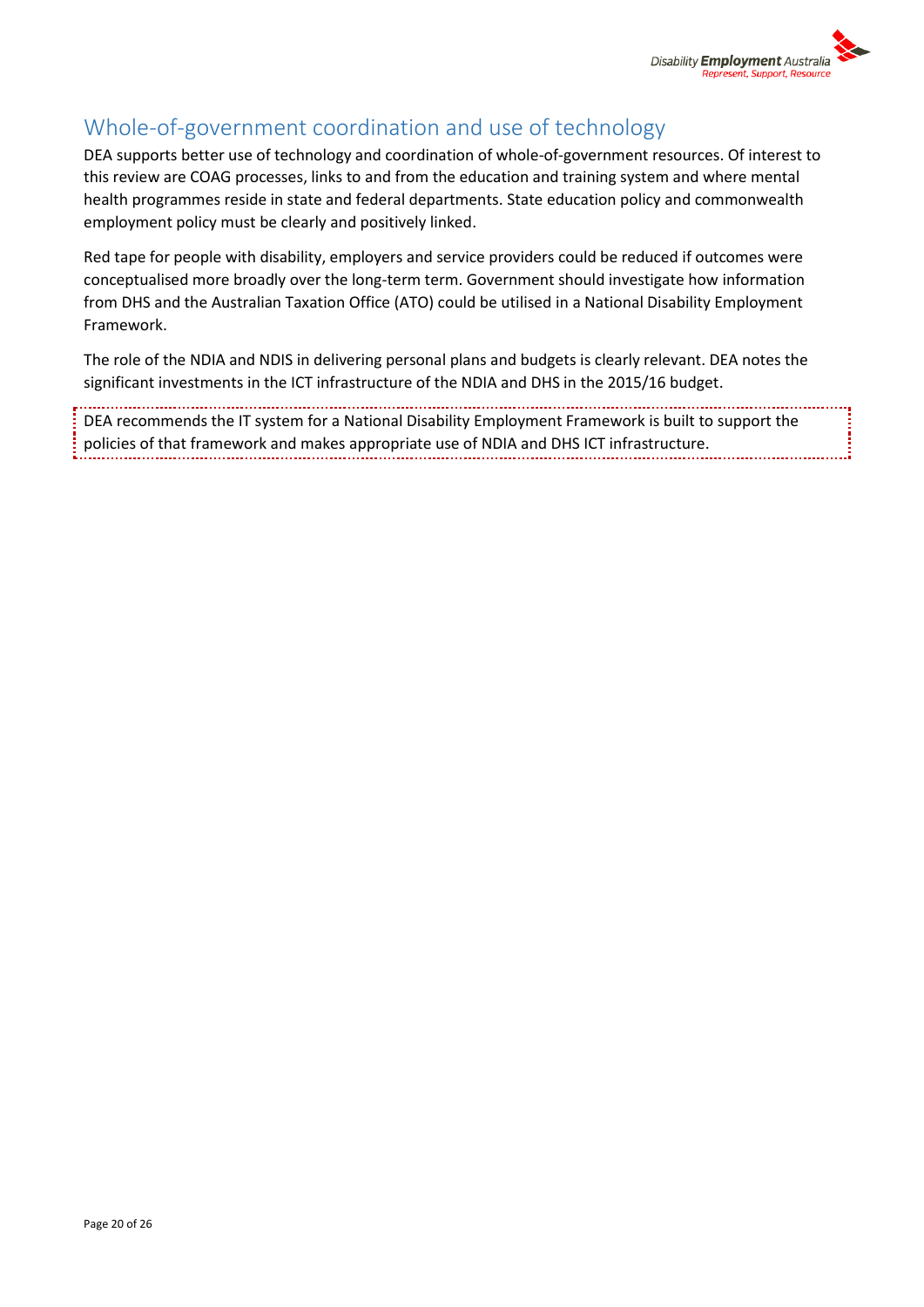

## <span id="page-20-0"></span>The person is supported through the life-course

A person should be given every opportunity to prepare for, obtain, maintain, advance in or re-enter employment. DEA has argued for a capability approach that focuses on shared long-term outcomes. We have argued for a system that promotes employability and builds capacity to manage obstacles to a life in work. This cannot be done in isolation and requires input, understanding and the collaboration of multiple stakeholders.

One in four young people with disability is unemployed, they are twice as likely to be unemployed as their counterparts [42]. The investment in the school to work transition is critical. State governments have an important role in resourcing transition to work services. Transition services are most successful when stakeholders collaborate over shared long-term goals. DEA recommends transition services and career planning start earlier than the final year of high school. Students with disability should be given the same opportunity as their peers to sample different kinds of work, to get weekend work and jobs after school.

A national school to work transition policy, as an early intervention strategy, and underpinned by NDIS principles and objectives should be an essential part of the National Disability Employment Framework.

At present, full-time students are denied access to DES until they become unemployed. DEA recommends links are strengthened with tertiary education institutions such as TAFEs and universities in a National Disability Employment Framework as logical recruitment pipelines for businesses.

#### <span id="page-20-1"></span>Ongoing support

Open employment services focus on the gaining and *maintaining* of employment. Our consultations affirmed that real economic and social benefits from the employment of people with disability requires much greater emphasis on long-term relationships.

Sustained employment is a product of careful job matching and the *ongoing partnering of the worker, the employer and the employment service***.**

The current ongoing support essentially rewards the frequency of interventions rather than the success of the support strategy developed through a providers' knowledge and experience. This risks creating perverse outcomes, with effort constructed around evidence collection points rather than direct case management decisions.

There is both art and science involved in achieving long-term tenure. Skills development, career progression and monitoring employment conditions all entail ongoing relationships. The success of dealing with/managing and overcoming factors such as those cited is determined by the ongoing rapport between the employment service and the person with disability. Ongoing support is a critical co-production.

A market-based model, where funding is based on needs, will better stimulate innovation in ongoing support services. DEA recommends the future framework provides access to time-unlimited support at work for those who want and need it.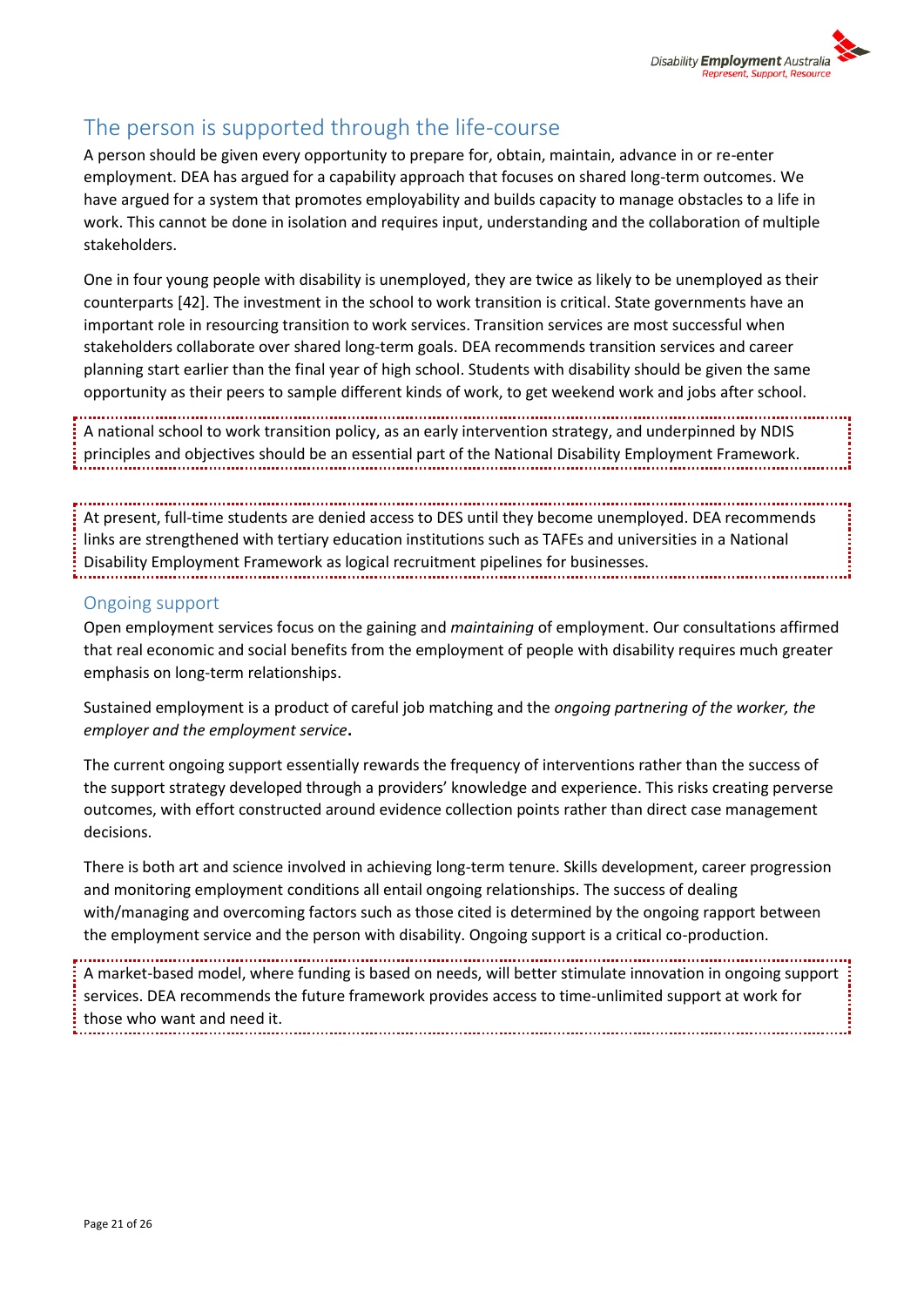

## <span id="page-21-0"></span>Conclusion

DEA congratulates the Taskforce on putting together a comprehensive Issues Paper and consultation process. This has enabled people with disability, employers, providers and other interested stakeholders to engage in this review with a clear understanding of the Government's focus.

DEA has given great thought to this review, believing it to be a once in a generation debate. We trust that we have been candid, lucid and respectful to the past, present and future in our submission. Our main focus, in this process, is of course the future. DEA has a very committed interest to a future that improves on what is already an excellent programme, on behalf of its members, but also to see the significant increase in workforce participation for people with disability.

We believe we have argued a strong case, with highlighted recommendations, for changes to the current arrangements, commensurate with the Issues Paper principles and benefits. We believe a new, refreshed approach, via the National Disability Employment Framework, will support more people with disability into employment and will increase the percentage of employers looking to employ people with disability.

Based on extensive consultations with members, DEA supports the three core principles for change in the Issues paper: a person-centred approach, participant choice and control and an individualised funding model.

We support these principles with the caveat that we need much more detail to fully discuss and debate. Our submission is very clear that to achieve the desired changes as presented in the Issues Paper the following must be addressed:

- A complete review and revamp of the current assessment process;
- Maintain ongoing support;
- A commonwealth endorsed policy on school to work transition (early intervention);
- Understand the biopsychosocial model as a foundation to participant/provider/employer engagement;
- The current funding envelope continues as the funding envelope for the future framework;
- A graduated process from the current program to the future framework; and
- Do not lose the best practice that DES/DEN has developed over more than two decades.

DEA looks forward to the resultant Discussion Paper and other activities the Taskforce plans to roll-out as part of exploring the future of disability employment.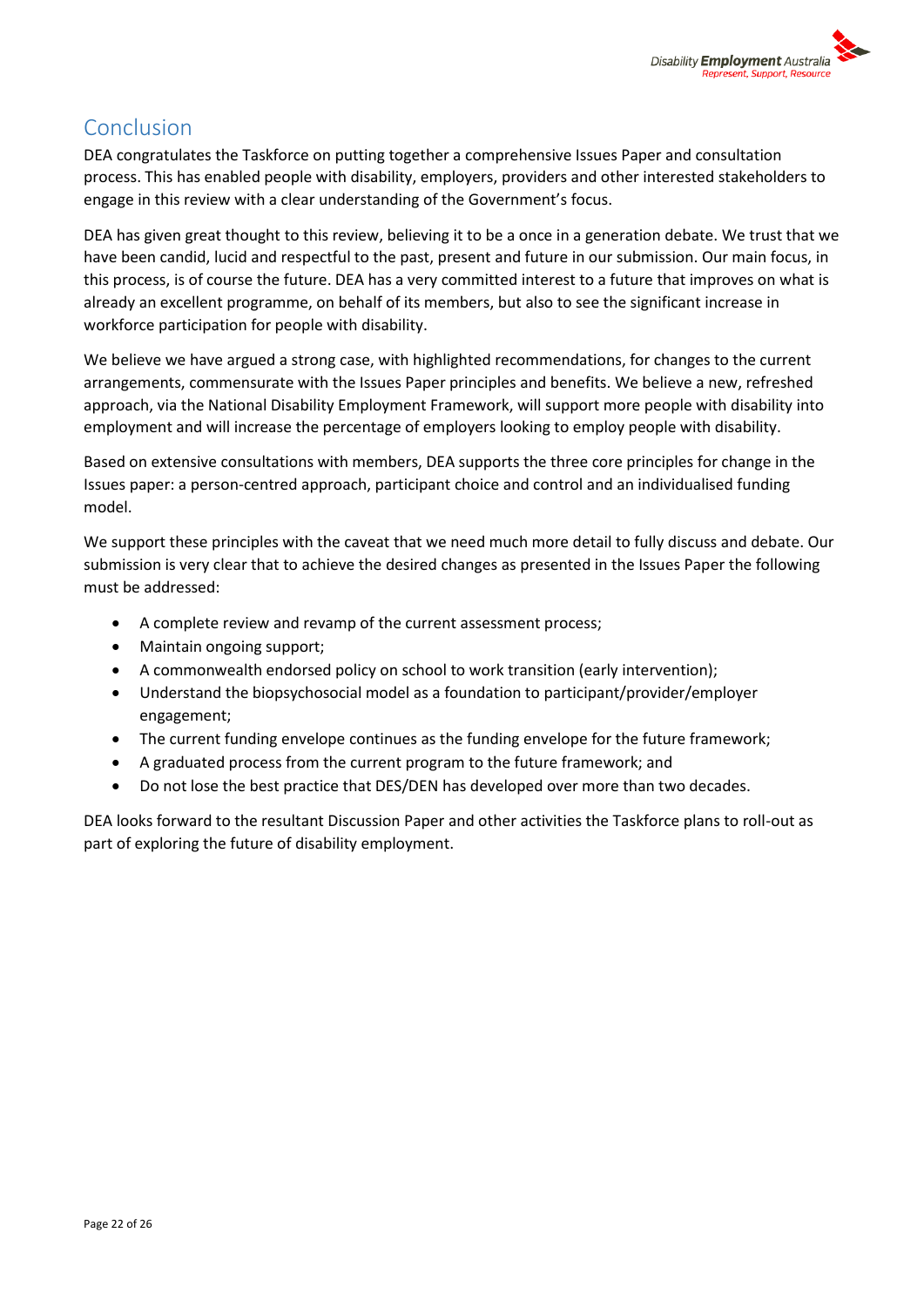

## <span id="page-22-0"></span>References

- [1] Women with Disabilities Australia, "Australian Government Disability Policy, Programs and Legislation," [Online]. Available: http://wwda.org.au/govtdis/govtdisoverview/.
- [2] United Nations, "Convention on the Rights of Persons with Disabilities," [Online]. Available: http://www.un.org/disabilities/convention/conventionfull.shtml.
- [3] Australian Government, "National Disability Strategy 2010 2020," [Online]. Available: http://www.dss.gov.au/sites/default/files/documents/05\_2012/national\_disability\_strategy\_2010\_2020.pdf.
- [4] OECD, "Sickness, Disability and Work: Breaking the Barriers," OECD Publishing, 2010.
- [5] A. Milner, A. D. LaMontagne, Z. Aitken, R. Bentley and A. M. Kavanagh, "Employment status and mental health among persons with and without a disability: evidence from an Australian cohort study," *Journal of Epidemiol Community Health,* pp. 1-8, 2014.
- [6] M. Aylward, "Tackling Barriers to Recovery and Return to Work: Securing behavioural and cultural change," 2014. [Online]. Available: http://abstract.disabilityemployment.org.au/abstract.php?id=33.
- [7] Australian Public Service Commission, "Tackling wicked problems: A public policy perspective," Australian Government, Canberra, 2007.
- [8] J. Chapman, "System Failure," 2004. [Online]. Available: http://www.demos.co.uk/files/systemfailure2.pdf?1240939425.
- [9] A. Nevile and R. Lohmann, ""It is like they just don't trust us": Balancing trust and control in the provision of disability employment services," Australian National University, Canberra, 2011.
- [10] Productivity Commission, "Disability Care and Support: Inquiry Report," Australian Government, Canberra, 2011.
- [11] Department of Families, Housing, Community Services and Indigenous Affairs, "Occasional paper no. 29: Effectiveness of individual funding approaches for disability support," Australian Government, Canberra, 2010.
- [12] H. Bosselaar and P. Rienk, "Personal Return to Work Budgets for Persons with Disabilities: Demand-based delivery of re-integrations services in the Netherlands," *European Journal of Social Security,* vol. 9, no. 2, p. 111, 2007.
- [13] Disability Employment Australia, "Inquiry into the Administration and Purchasing of Disability Employment Services: Submission to the Senate Education, Employment and Workplace Relations Committee," 2011. [Online]. Available: https://senate.aph.gov.au/submissions/comittees/viewdocument.aspx?id=8fa5b61e-ebf1- 4997-8e09-f2012bf8ede7.
- [14] M. Fifield, "Speech to the Committee for Economic Development (CEDA) Disability Employment Agenda Crown Towers Melbourne," 27 April 2014. [Online]. Available: http://mitchfifield.dss.gov.au/speeches/speech-to-thecommittee-for-economic-development-ceda-disability-employment-agenda-crown-towers-melbourne.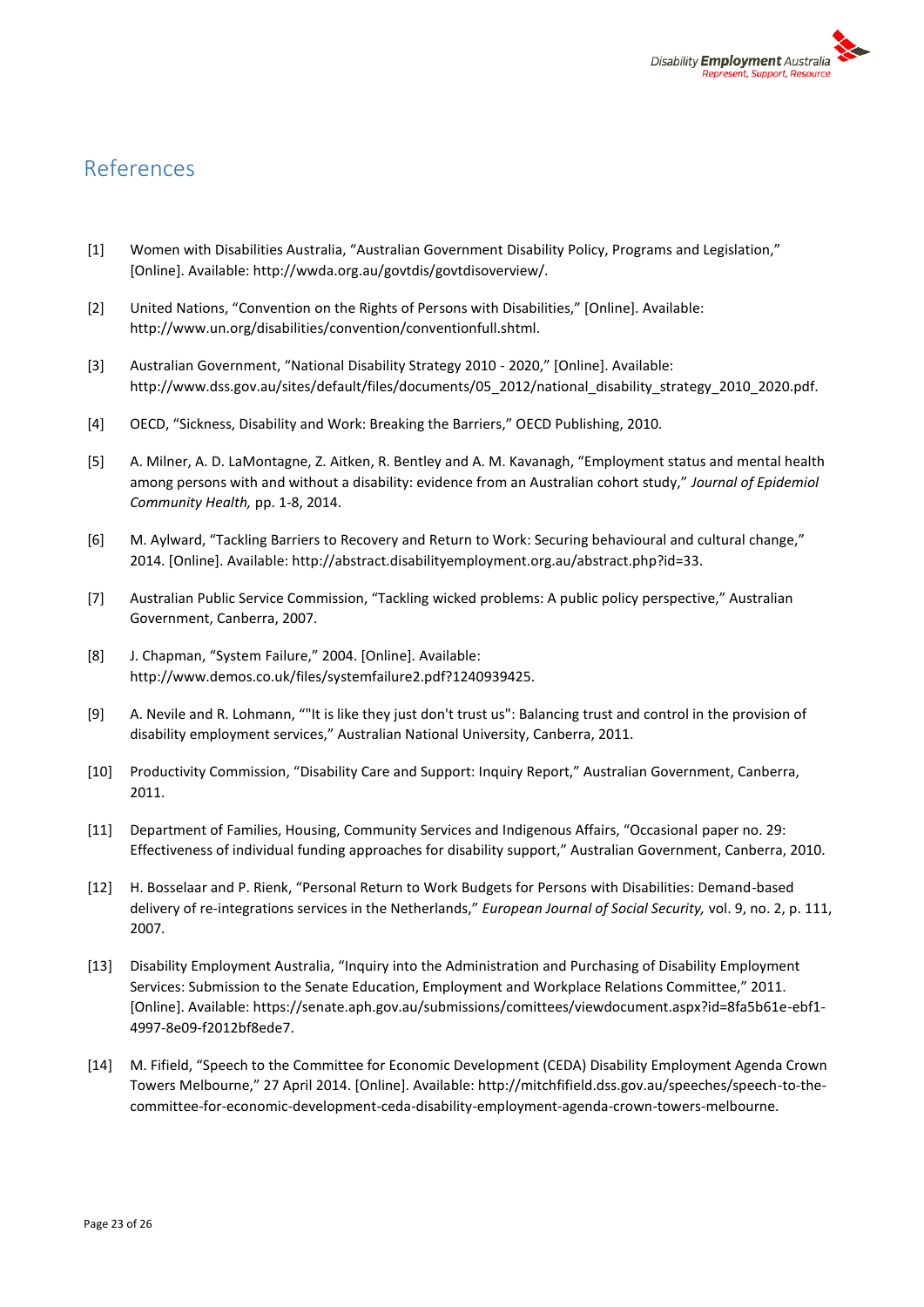

- [15] I. Marsh and B. Spies-Butcher, "Pragmatist and Neo-Classical Policy Paradigms in Public Services: Which is the Better Template for Program Design?," *Australian Journal of Public Administration,* vol. 68, no. 3, pp. 239-255, 2009.
- [16] S. Wright, G. Marston and C. McDonald, "The Role of Non-profit Organizations in the Mixed Economy of Welfare-to-Work in the UK and Australia," *Social Policy & Administration,* vol. 45, no. 3, pp. 299-318, 2011.
- [17] Disability Employment Australia, "Comparative Analysis 2010-2013 DES Workforce," 2014. [Online]. Available: http://disabilityemployment.org.au/file/05ace4456930398dd4d6a600bef163b3286dbff9/workforce-surveyresults-leaders-forum-april-2014.pdf.
- [18] G. Giuliani, "Frontline Workers in Australian Employment Services: Why Qualifications and People Skills Matter!," 2012.
- [19] A. Yeatman, "Facilitating Independence and Self-determination: the Case of a Disability Employment Service," in *Individualization and the Delivery of Welfare Services*, A. Yeatman, Ed., Palgrave Macmillan, 2009.
- [20] Department of Employment, "Labour Market Assistance Outcomes December 2014 Disability Employment Services," 2014. [Online]. Available: https://docs.employment.gov.au/node/34831.
- [21] Australian Council of Trade Unions, "Lives on Hold: Unlocking the Potential of Australia's Workforce The Report of the Independent Inquiry into Insecure Work in Australia," 2012. [Online].
- [22] Productivity Commission, "The Role of Non-traditional Work in the Australian Labour Market," Australian Government, Canberra, 2006.
- [23] Department of Employment, Education and Workplace Relations, "Evaluation of Disability Employment Services: Final report," Australian Government, Canberra, 2014.
- [24] Disability Employment Australia, "Piloting Career Advancement Services in Disability Employment Services," 2014. [Online]. Available: http://disabilityemployment.org.au/file/a1c7ea62e0abcdd54709e9e9a6648c5f6916bc5b/ndei-career-advancepilot-independent-evaluation.pdf.
- [25] BreakThru People Solutions, "Employment Services Assessments: A study of the impact of changes to job seekers and practitioners," August 2013. [Online]. Available: http://disabilityemployment.org.au/file/d1793d531c9f73c89c7b8d4fb70fcda707de4326/janice-ollerton.pdf.
- [26] S. Lantz and G. Marston, "Policy, citizenship and governance: the case of disability and employment policy in Australia," *Disability and Society,* vol. 27, no. 6, pp. 853-867, 2012.
- [27] Australian Bureau of Statistics, "6354.0 Job Vacancies, Australia, May 2014," Australian Government, Canberra, 2014.
- [28] Department of Education, Employment and Workplace Relations, "Skills Shortages Statistical Summary," 2014. [Online]. Available: http://docs.employment.gov.au/system/files/doc/other/skillshortagessummary2013.pdf.
- [29] Department of Education, Employment and Workplace Relations, "Skill Level Projections to November 2018," 2014. [Online]. Available: http://lmip.gov.au/PortalFile.axd?FieldID=1453078.
- [30] British Association for Supported Employment, "Job Carving," [Online]. Available: http://baseuk.org/employers-recruitment-jobcarving.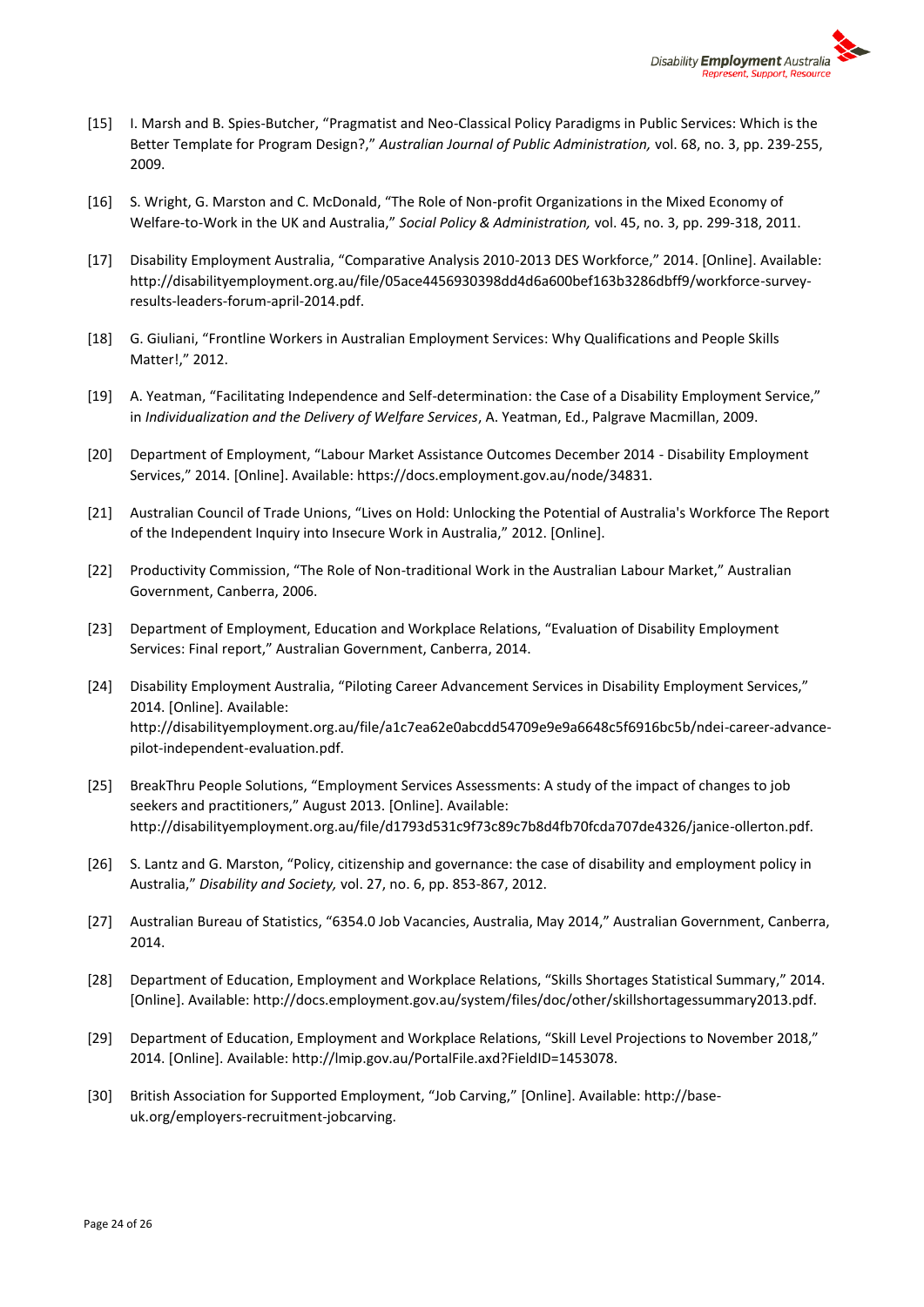

- [31] European Union of Supported Employment, "European Union of Supported Employment Toolkit," [Online]. Available: http://www.euse.org/supported-employment-toolkit-2/EUSE%20Toolkit%202010.pdf.
- [32] C. Griffin, D. Hammis and T. Geary, The Job Developer's Handbook: Practical Tactics for Customized Employment, Baltimore: Brookes Publishing, 2007.
- [33] Australian Human Resources Association, "Recruiting People with a Disability: An Employer Perspective," 2012. [Online]. Available: https://disabilityemployment.org.au/static/items/disability\_employment\_report\_web.pdf.
- [34] Australian Federation of Disability Organisations, "Consumers front and centre: What consumers really think about Disability Employment Services," 2014. [Online]. Available: http://www.afdo.org.au/media/1161/afdonational-report-what-consumers-really-think-about-des-final-2014-09.pdf.
- [35] Australian Human Resources Institute, "Disability Employment Project Report," 2012. [Online]. Available: https://disabilityemployment.org.au/file/c09c0975d1e3a5fe3ca5b76550eb262a1e58be77/employer-liaisondes-report-july-2012.pdf.
- [36] I. Marsh and B. Spies-Butcher, "Purchaser-provider relations and disability employment: Will the DEWR program framework undercut continous performance improvement?," 2008.
- [37] Hays, "The Balancing Act Creating a Diverse Workforce," 2014. [Online]. Available: http://www.hays.com.au/cs/groups/hays\_common/@au/@content/documents/digitalasset/hays\_154080.pdf.
- [38] K. Murfitt, "Submission to DEWR on Increasing Employment Participation of People with Disability," 2013. [Online]. Available: https://submissions.employment.gov.au/empforms/Archive/Employment-Participation-of-People-with-Disability/Documents/Murfitt\_Kevin\_PhD.docx.
- [39] Department of Education, Employment and Workplace Relations, "Employer perspectives on recruiting people with disability and the role of Disability Employment Services," 2011. [Online]. Available: http://jobaccess.gov.au/sites/default/files/Employer%20persepctives%20on%20recruiting%20people%20with% 20disability%20and%20the%20role%20of%20Disability%20Employment%20Services%20(791KB%20PDF).pdf.
- [40] Department of Education, Employment and Workplace Relations, "Employer attitudes towards employing people with mental illness," 2008. [Online]. Available: http://docs.employment.gov.au/system/files/doc/other/employer\_attitudes\_to\_employing\_people\_with\_men tal illness.pdf.
- [41] Mental Health Commission, "Meeting of International and National Mental Health Commissions: Workplace and Mental Health," 2013. [Online]. Available: http://www.mentalhealthcommission.gov.au/media/63652/Agenda%20paper%207%20- %20Workplace%20and%20Mental%20Health.pdf.
- [42] Australian Bureau of Statistics, "4433.0.55.006 Disability and Labour Force Participation," Australian Government, Canberra, 2012.